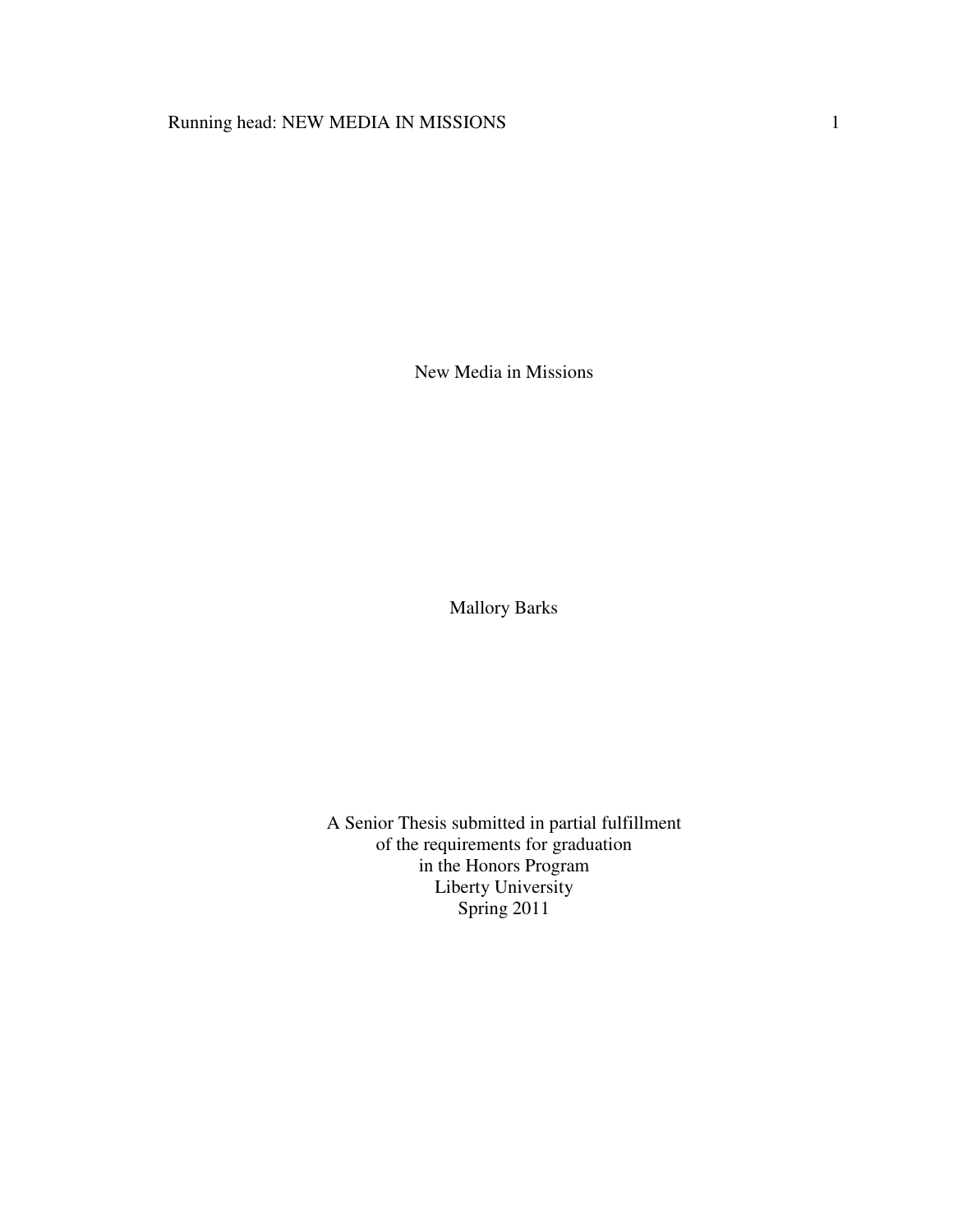Acceptance of Senior Honors Thesis

This Senior Honors Thesis is accepted in partial fulfillment of the requirements for graduation from the Honors Program of Liberty University.

> Donald H. Alban Jr., PhD Thesis Chair

\_\_\_\_\_\_\_\_\_\_\_\_\_\_\_\_\_\_\_\_\_\_\_\_\_\_\_\_\_

Deborah Huff, M.B.A. Committee Member

\_\_\_\_\_\_\_\_\_\_\_\_\_\_\_\_\_\_\_\_\_\_\_\_\_\_\_\_\_

Donald Fowler, Th.D. Committee Member

\_\_\_\_\_\_\_\_\_\_\_\_\_\_\_\_\_\_\_\_\_\_\_\_\_\_\_\_\_

James H. Nutter, D.A. Honors Director

\_\_\_\_\_\_\_\_\_\_\_\_\_\_\_\_\_\_\_\_\_\_\_\_\_\_\_\_\_

\_\_\_\_\_\_\_\_\_\_\_\_\_\_\_\_\_\_\_\_\_\_\_\_\_\_\_\_\_ Date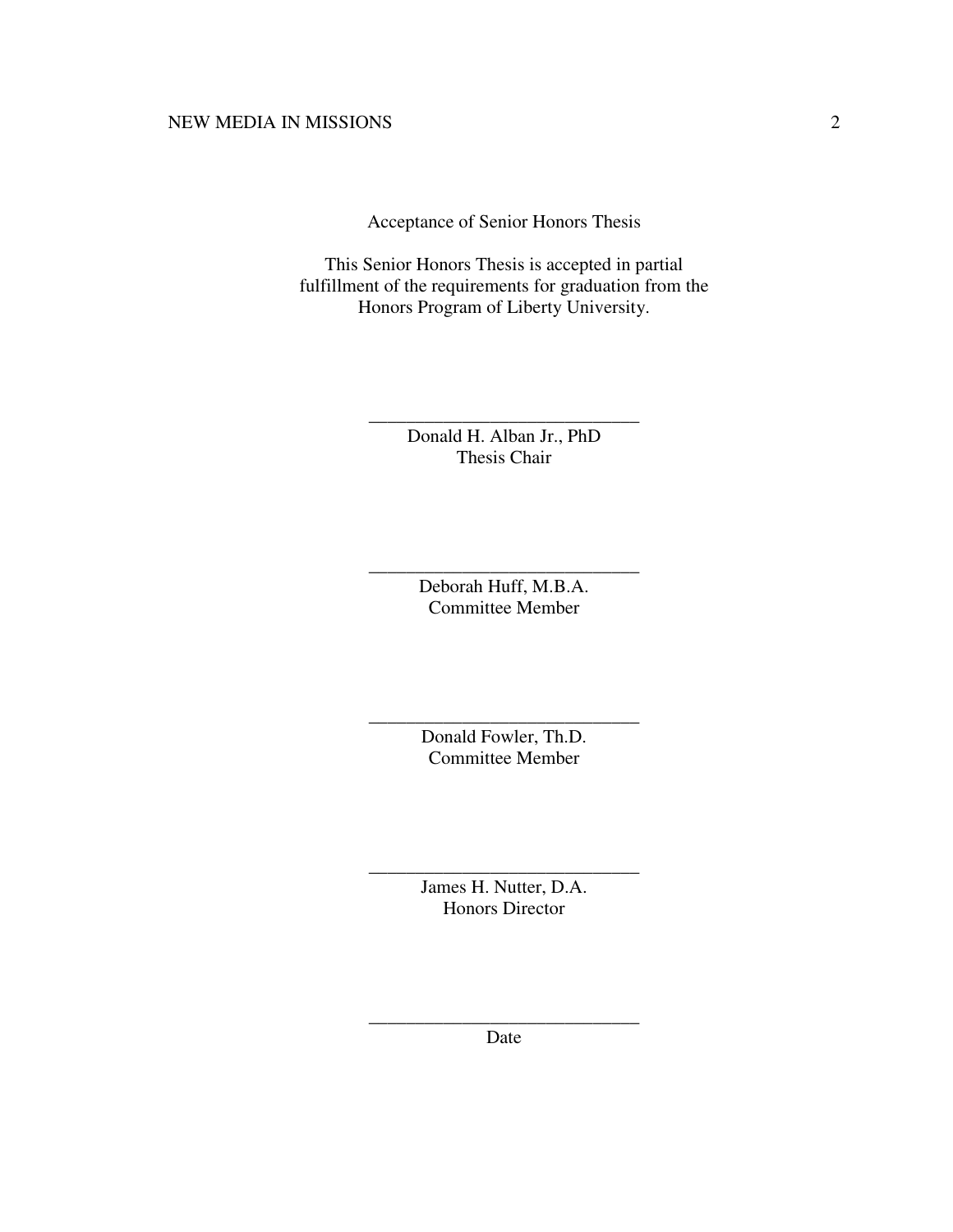#### Abstract

Throughout modern history, missionaries have communicated with people at home and with nationals through print and electronic media, including television and radio. Today, the emergence of digital communication technologies is changing the way missionaries communicate internationally, allowing them to exchange personalized information immediately.

 This project explores how several of today's missionaries utilize print, electronic, and digital media in the practice of their calling. This study bases its findings on the content of interviews with ten missionaries. Though their specific practices differ slightly, all use some or all of these digital media types for missional purposes on a daily basis. As a whole they saw similar advantages in the digital media, such as a broader audience and a voluntary receiver, and similar disadvantages, such as a need for censorship and a loss of the personal touch.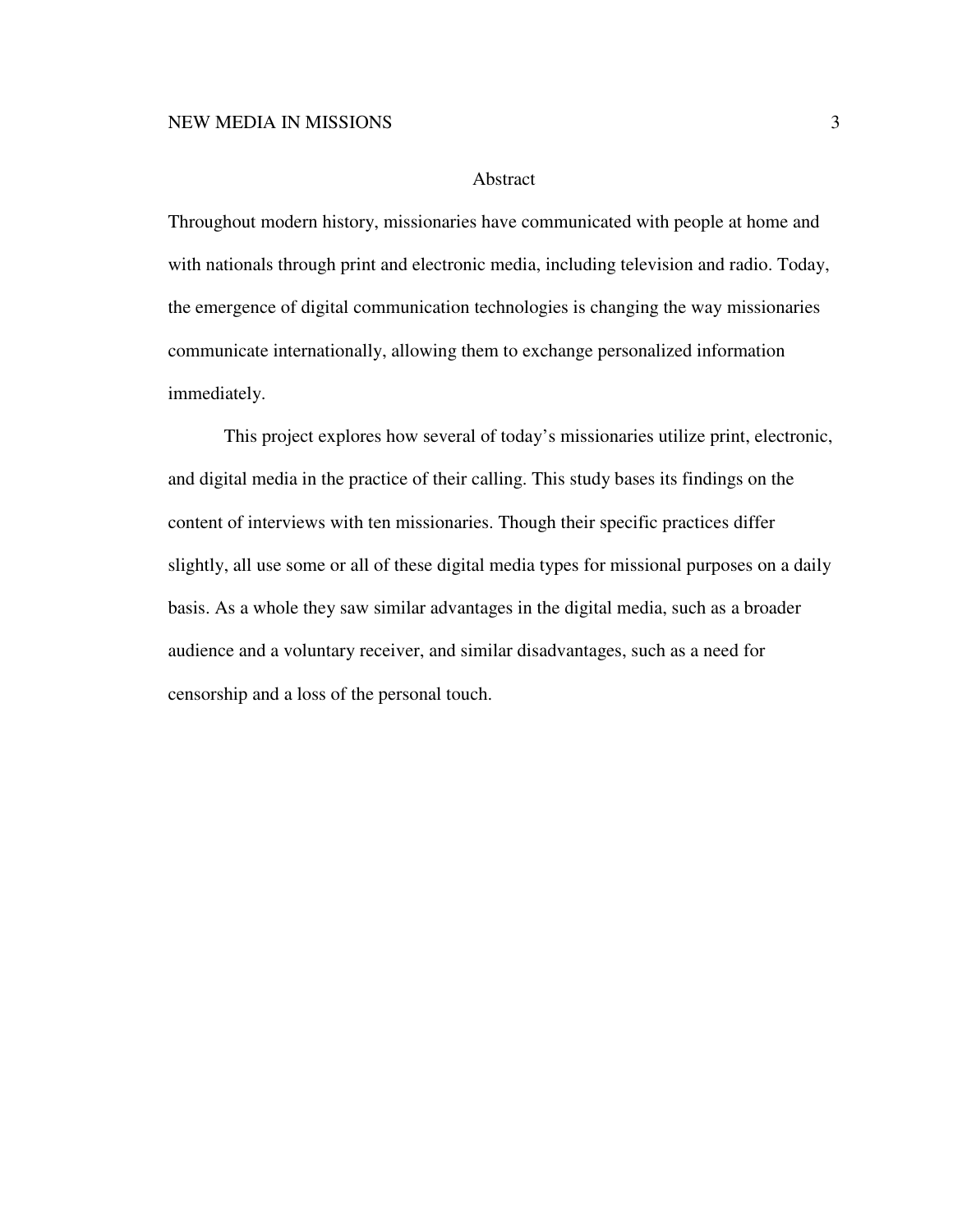### New Media in Missions

In this ever-changing, technologically-driven world, media play an increasingly larger role in the way people communicate with each other. According to Ingle (1986), "The use of media and technology in development has shifted from an emphasis on mass media to personal media" (p. 251). Mass media, as defined by Lorimer and Scannell (1994), involves transmitting information to large, often unknown audiences. In contrast, the recently-emerging digital media allow real-time, interpersonal communication, even when physical proximity is not an option for the communicants (Utz, 2007). With new media, people can interact in real time, both orally and visually, without face-to-face interaction. In other words, Utz (2007) labels them "distance-independent" media (p. 695). Jansen (2007) says these new media have "saturated and increasingly defined American culture" (p. 463). Examples of these new media include web communication services such as e-mail and blogs, telephonic services such as Skype and social media such as the micro-blogging website Twitter as well as Facebook, where people exchange information through personal messages, photos, videos and status updates.

New media have changed and are changing the way people communicate, both in the United States and around the world. More specifically, new media are changing the way missionaries communicate, allowing them to continue relationships from across the world, where they weren't able to before.

But the use of new media in missions isn't just about communicating with people at home — it's also about communicating with the nationals. According to New Media Trend Watch (2009), Facebook is just as popular among young people in Turkey and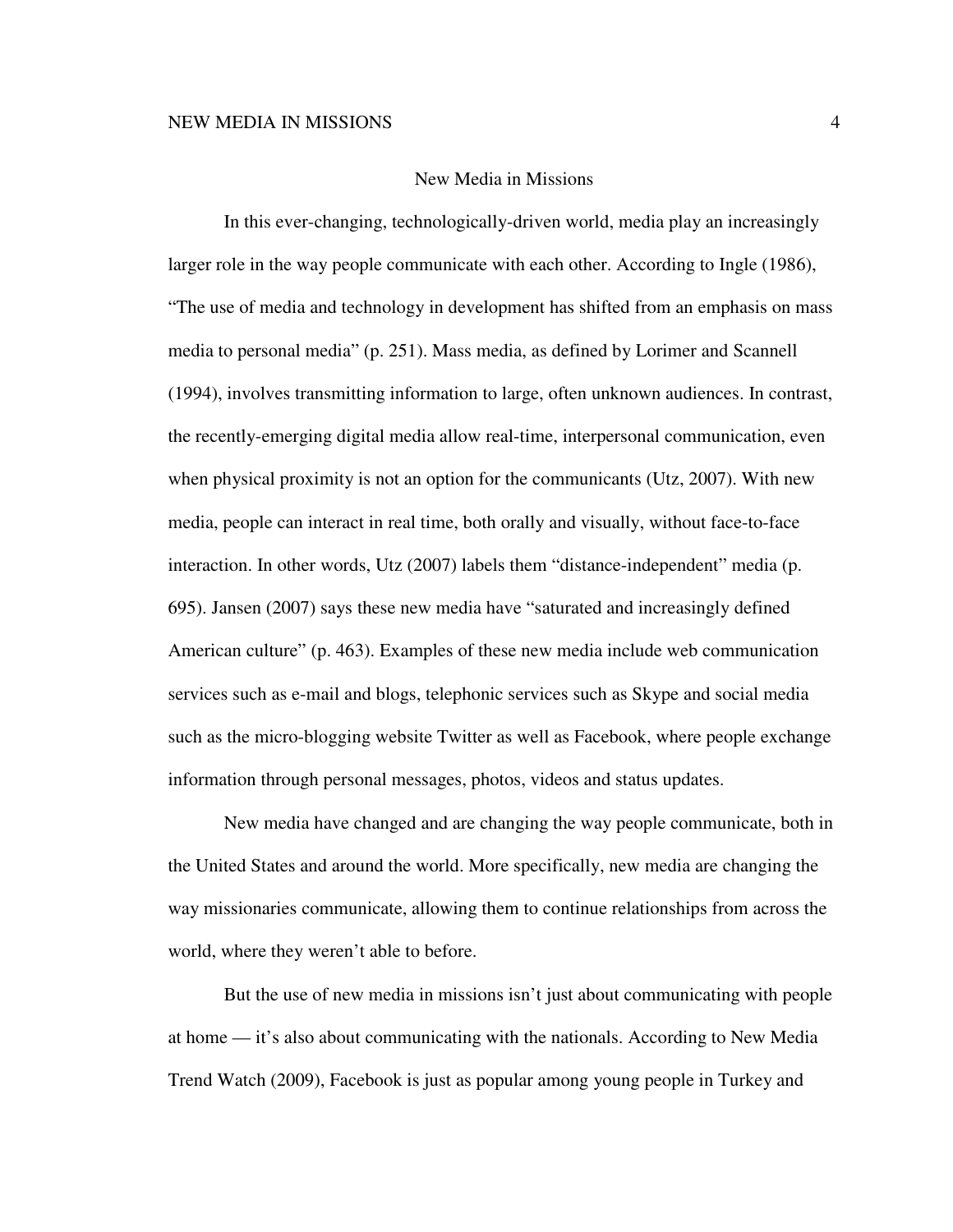Argentina as it is in the United States. Though a smaller percentage of the foreign countries' populations use the Internet, a greater percentage of those Internet users actually use Facebook — 81% in Turkey and 83% in Argentina compared to 51% in the United States (2009). Because of these staggering statistics, missionaries have begun to use new media to connect with people on the field as well.

So just how are new media changing the way missionaries communicate? To answer this question in a contextualized manner, one must consider how missionaries used media in the past.

## **Media in Missions History**

Since the beginning of modern missions, missionaries have used a variety of media to communicate the gospel to the nations and to communicate with other Christians. Missionaries have long used writing to inspire people with stories of God's work, as did the Apostle Paul, arguably the original Christian missionary, who wrote more than half of the New Testament.

If the printing press revolutionized society as a whole, it certainly impacted the way Christian missionaries performed their responsibilities. Among notable examples of this were missionaries William Carey (1761-1834) and Young J. Allen (1836-1907), who used journalism for evangelistic purposes, printing Christian publications in the native languages as a way to spread the gospel to a broader audience. Missionaries, especially women like Charlotte Digges Moon, then wrote letters and articles for print in Christian publications back home, not necessarily to evangelize but to inspire. Missionaries like Clarence Jones have also used the radio in spreading their message to the local people.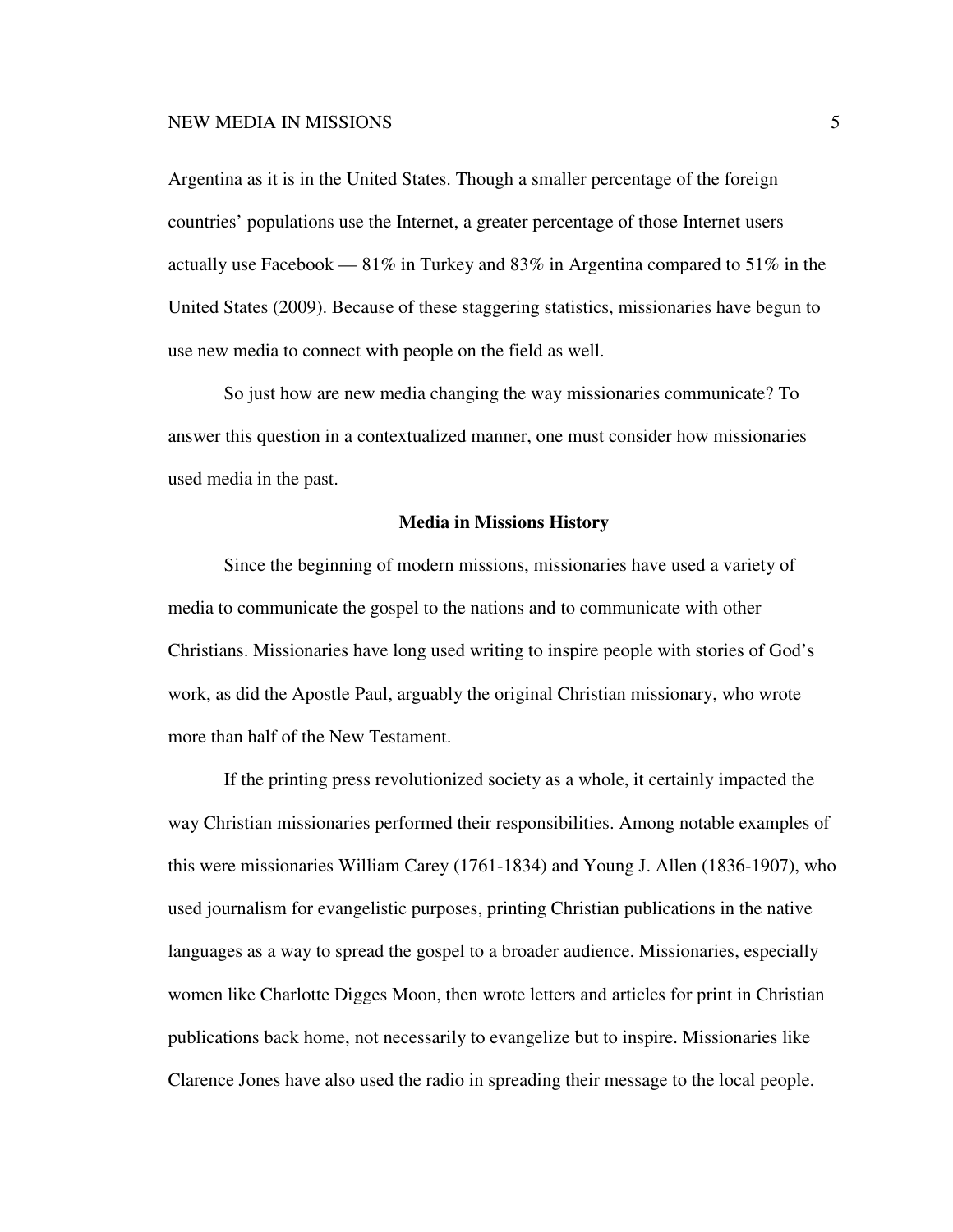## **William Carey**

Carey arrived in India in 1793, but instead of taking the historical approach to evangelism, Carey launched a native-language endeavor to spread the gospel through the written word. Carey established a printing press at the Serampore Mission in Bengal, through which he wrote textbooks, governmental publications and periodical apologetics for Hinduism (Alban, Jr., Woods, Jr., and Williamson, 2005). "[Carey] ignited a journalistic explosion… In many ways, his journalistic endeavors became the channel or vehicle through which he carried forth his missionary work: they were both catalyst and by-product of his efforts" (p. 87).

Carey believed a missionary must preach the gospel, but he must also transform the entire culture through written and oral communication. With this goal in mind, Carey set up a printing press at the Serampore Mission in Bengal. He made his attempt at culture reform by using the Serampore press to attack slavery, abortion and euthanasia while supporting literacy and education, thereby establishing a socially responsible printing press — "one that not only saves souls with the message of Christ but educates those souls on how to live just and responsible lives" (Alban, Jr., Woods, Jr., and Williamson, 2005, p. 98).

Carey also used the Serampore press to distribute the Bible. From 1800 to 1834, the Serampore missionaries translated the Scriptures into 47 languages and dialects. Carey himself was personally responsible for 29 of those translations (Alban, Jr., Woods, Jr., and Williamson, 2005).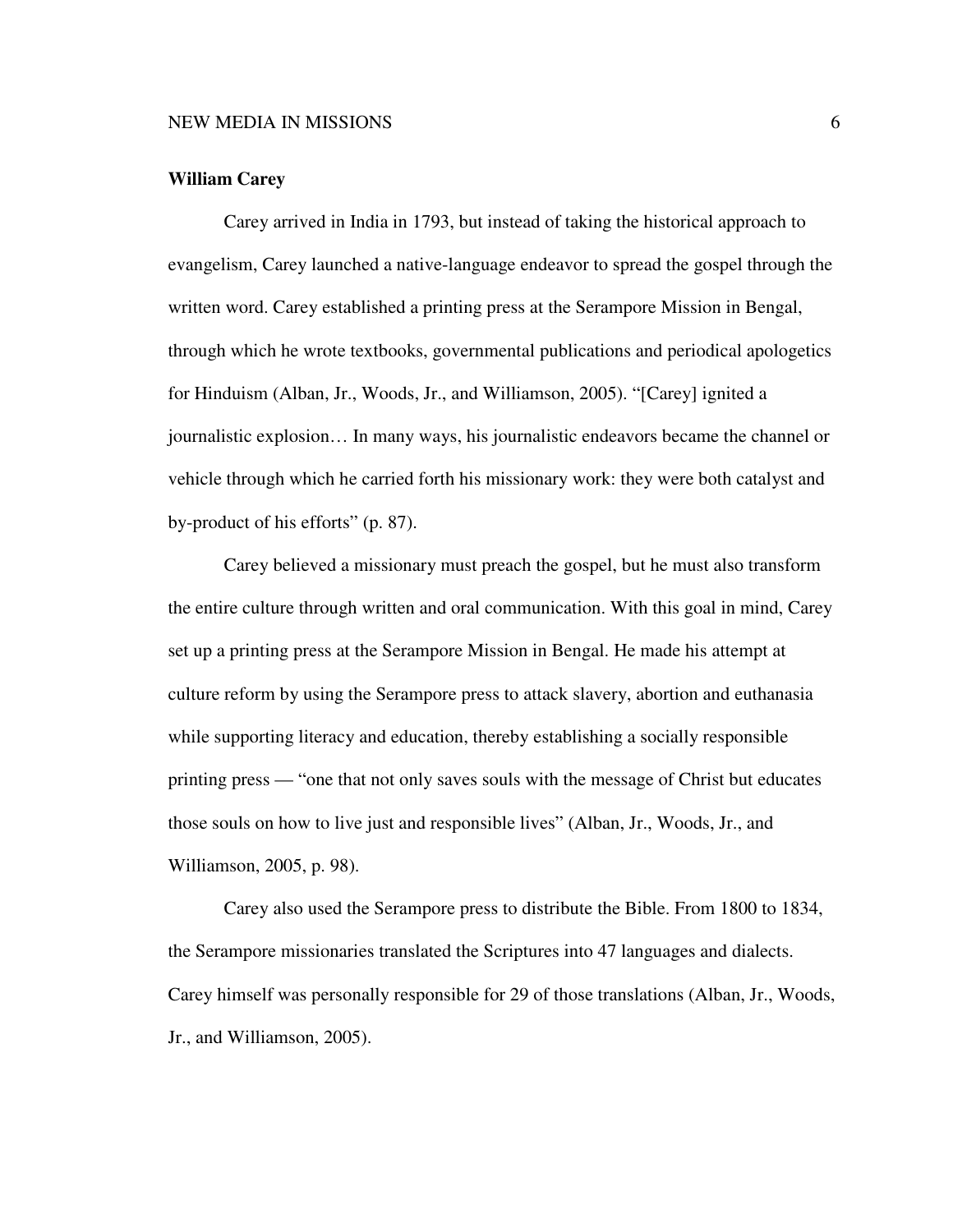Carey and the missionaries also published native-language periodicals, such as *Friend of India*, *Dig Durshana* (Magazine for India Youth), and *Sumachar Durpun* (The Mirror of Intelligence) (Alban, Jr., Woods, Jr., and Williamson, 2005).

## **Young J. Allen**

Young J. Allen is another example of a nineteenth century missionary who used the press to exercise his missionary vision. Soon after he arrived in China in 1860, Allen realized handing out religious tracks in Shanghai was ineffective. Allen took a job as the editor of the *Shang-hai hsin-pao*, which published both foreign and domestic news (Bennett, 1983). Allen's work at the newspaper inspired him to continue his journalistic work, using it as a part of his mission. He was convinced that "the missionary needed to make an intellectual approach to the literati through journalism" (p. 96).

Four months later, Allen founded the *Chiao-hui hsin-pao* (Church News), a weekly newsmagazine designed at first for Chinese Christians (Bennett, 1983). As the editor, Allen was also responsible for supervising the production, distribution and finances (Bennett, 1983). In 1874 Allen changed the name of the publication to the *Wankuo kung-pao* (Globe Magazine) to reflect its emphasis on foreign and domestic news and ideas on science, technology, religion, morality and conduct (Bennett, 1983). The name change also allowed the publication to reach a wider audience instead of strictly Christians (Bennett, 1983).

During his journalistic endeavors, Allen never lost his allegiance to missions. Bennett says, "Allen expressed the view that education and journalism were vital to the success of the mission in China because they answered the needs of a people 'thirsting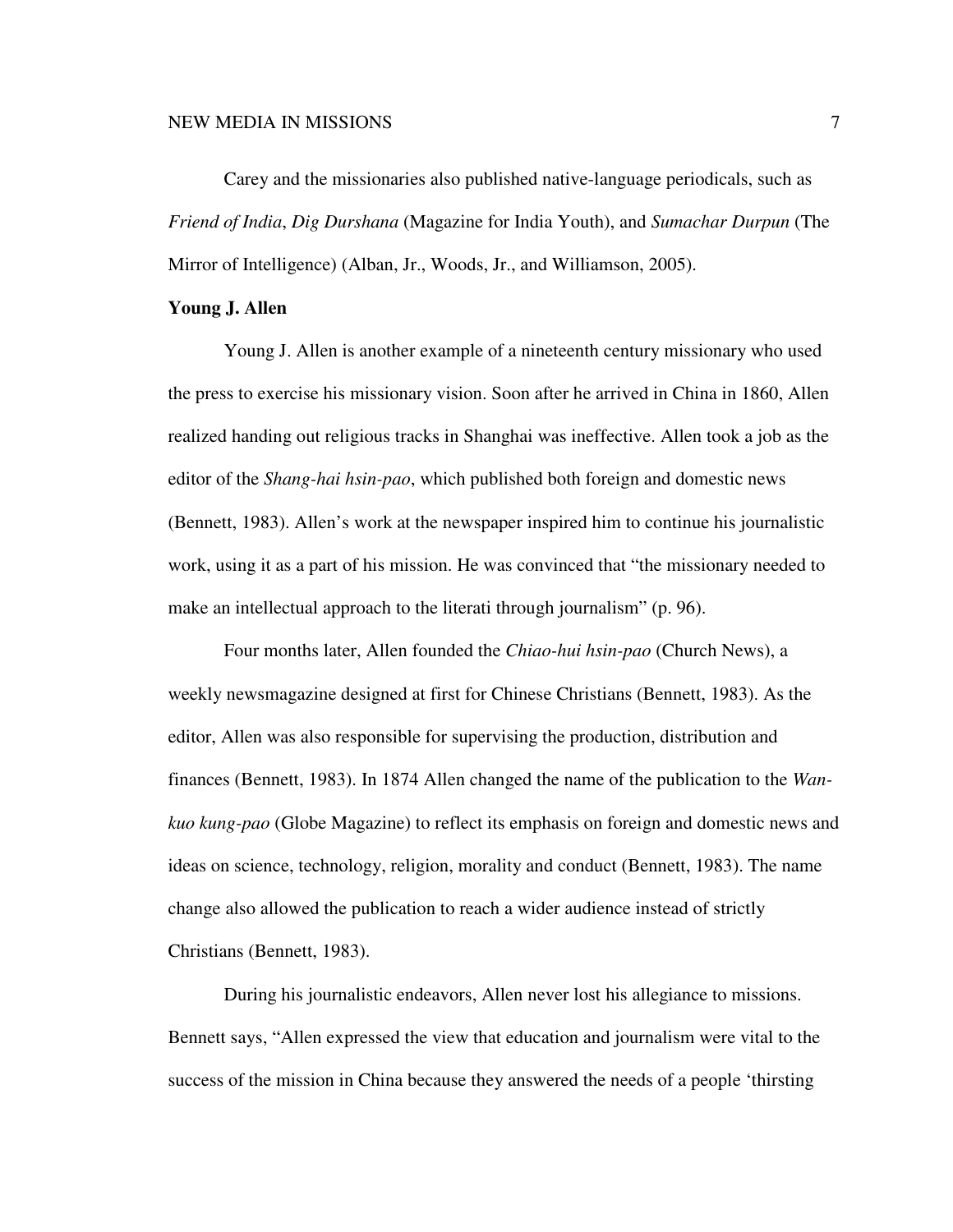for knowledge and dying without salvation'" (1983, p. 60). Allen published biographies of converts and missionaries and comparisons of Christianity with the Chinese religions. A Chinese Christian contributed a 26-part series entitled "On the Fallacies of Confucianism," and other authors wrote essays comparing the Ten Commandments to Confucius's teachings and the Bible to the Five Books (Bennett, 1983).

## **Charlotte Digges Moon**

Not all nineteenth century missionaries who used the printing press for missionary purposes were male. Throughout her career as a missionary, Charlotte Digges Moon consistently wrote letters back home describing her life in China and the need for more workers and sent the letters to her home country for publication. Her letters were often published in denominational publications such as the *Foreign Mission Journal*. In her most famous letter, which was printed in the Foreign Mission Journal in 1887, Moon challenged Southern Baptist women to become involved in missions (Moon, 1887):

Southern Methodist women, in one year, have contributed to missions, clear of all expenses, nearly \$65,000! Doesn't that put us Baptist women to shame? Why should we not learn from these noble Methodist women, and instead of the paltry offerings we make, do something that will prove that we are really in earnest in claiming to be followers of him who, though he was rich, for our sake became poor? (para. 2-3)

In this letter, Moon (1887) asked the women to spend the week before Christmas in prayer and self-denial. Because of Moon's letters and articles, the week of offering and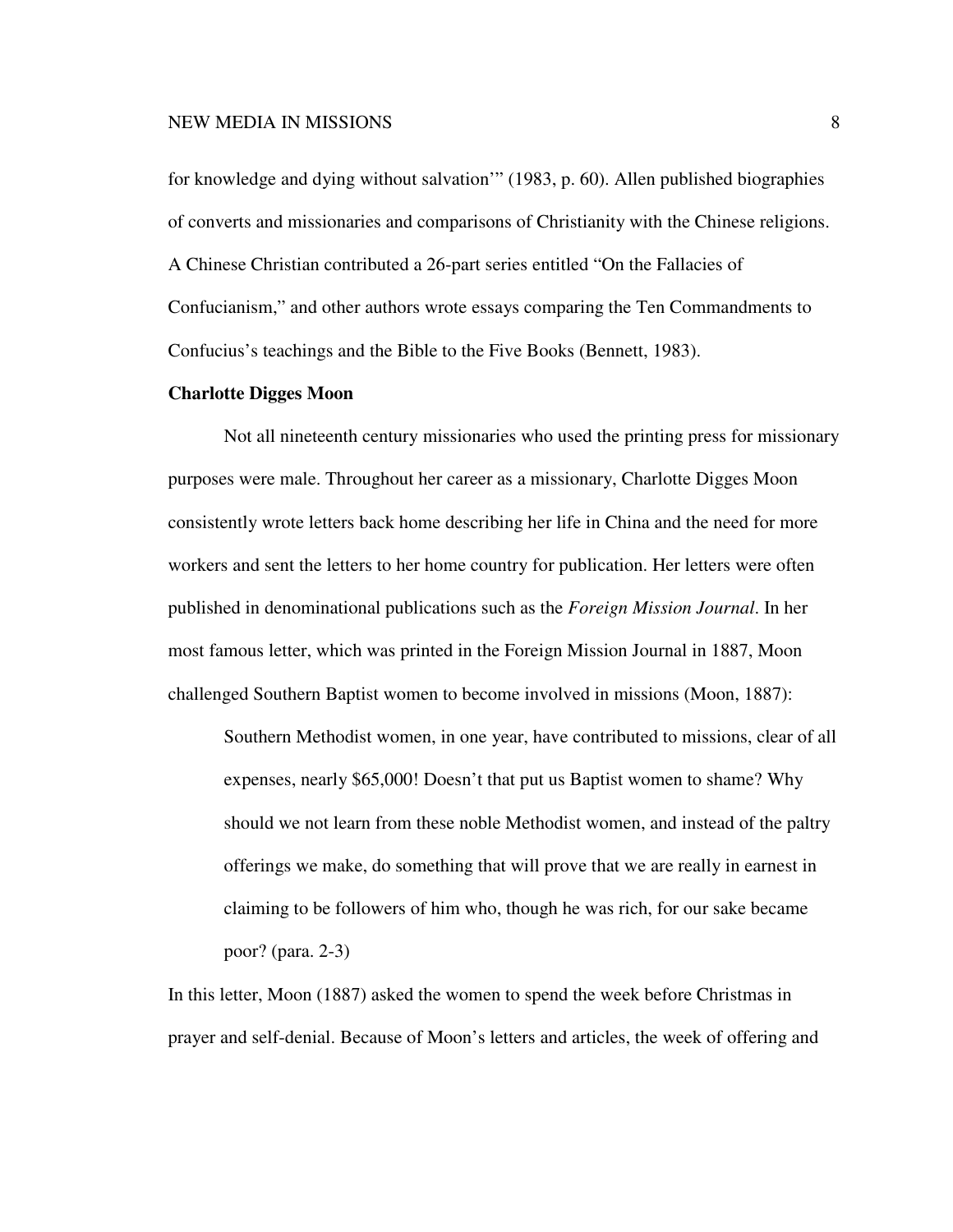sacrifice Moon suggested 122 years ago is still in practice today as the Lottie Moon Christmas Offering through the International Mission Board.

## **Clarence Jones**

Unlike other missionaries previously, Clarence Jones (1900-1986) chose a different medium for his mission work. At the challenge by his spiritual leader, Clarence Jones accepted God's call to go to Latin America with the intention of using radio to transmit the gospel as far as the airwaves could take it. Jones and his family quickly returned to America, however, when the governments of Venezuela, Colombia, Panama and Cuba refused to let them start a radio station (HCJB Global, n.d.).

About a year and a half later in 1929, Jones met J. D. and Ruth Clark, missionaries to Ecuador. As the Clarks and their other team members spoke about the nation, Jones became convinced he should try his radio endeavor once again. He joined forces with Clark and three other men to begin the first missionary radio station, and on Dec. 25, 1931, HCJB Radio broadcasted its first radio show from Quito, Ecuador (Neely, 1980).

As the station grew, Jones was able to purchase bigger and better equipment that let him broadcast further across Ecuador and into the surrounding countries. Then in 1940 the station's new 10,000-watt transmitter sent the radio programs all the way to Japan, New Zealand, India, Germany and Russia — indeed, to the ends of the earth (Neely, 1980). Today HCJB continues Jones' vision. The company has launched nearly 400 Christian radio stations in more than 100 countries since its first broadcast in 1931, using airwaves to take the gospel where people cannot (HCJB Global, n.d.).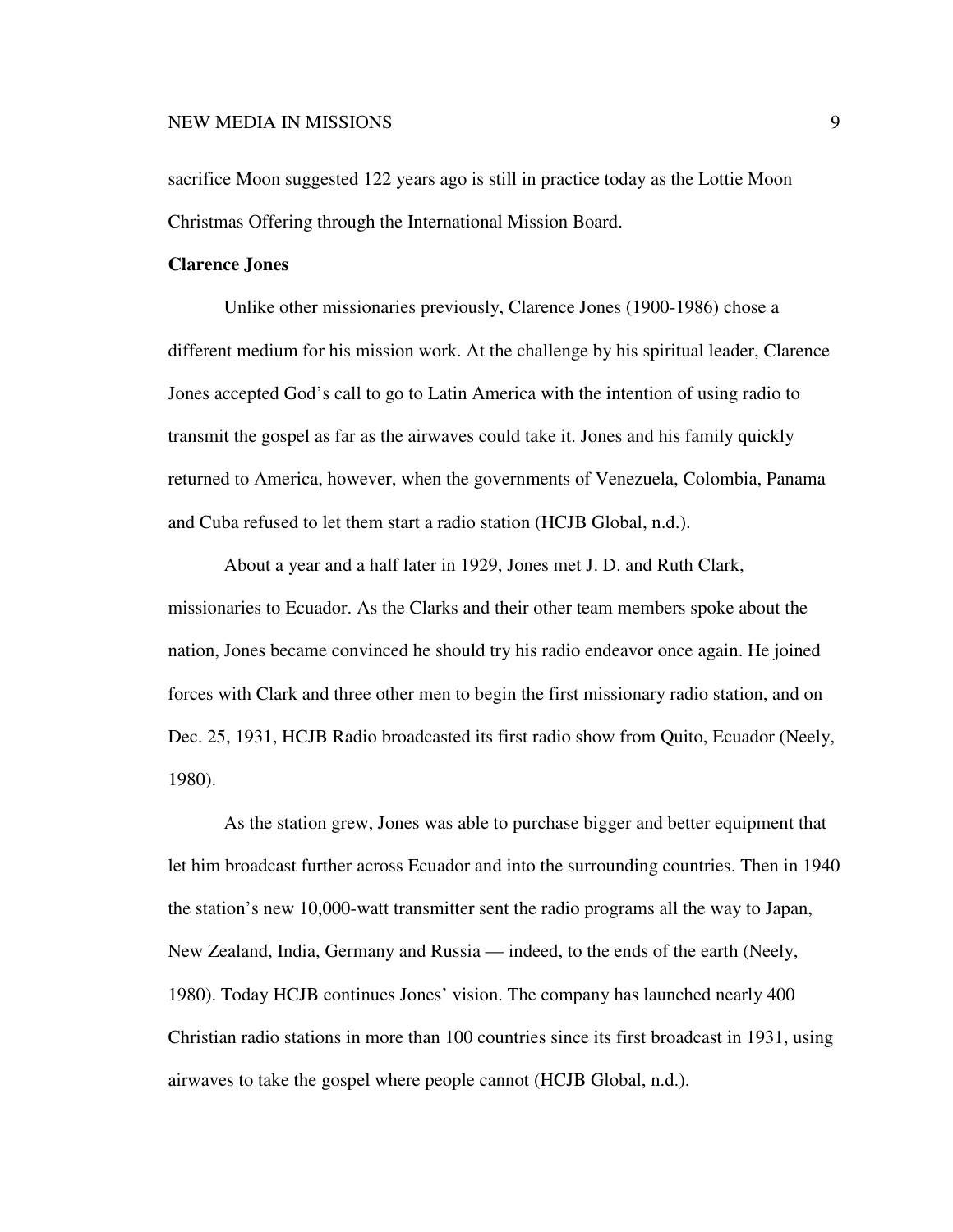## **Erich Bridges**

Today, the endeavors of missionaries using media are increasingly converging. Rarely do they just use print journalism, and rarely do they just do radio. One current example is Erich Bridges (1957- ). Bridges did some freelance writing for the North American Mission Board toward the end of his college career, and the week after college he began traveling with a photographer, writing feature stories about long-term volunteers across the United States (personal communication, September 17, 2009). In 1981 Bridges went to work for the International Mission Board as a global correspondent, and in the following years his work expanded to an international scale.

Currently Bridges writes for *Commission Stories*, the quarterly IMB magazine, and he writes a twice-monthly column called "Worldview" for the Baptist Press. Bridges also produces some broadcast multimedia for the IMB and radio networks, and he acts as a spokesman for the IMB during breaking stories. Recently he completed a five-part series for *Commission Stories* entitled "A Tale of Five Cities." With all of these various media to utilize, Bridges and many of his colleagues are using any means available to spread the gospel to the nations.

## **New Media**

By understanding how media have been used in missions in the past, one gains a vantage point for making sense of new media as they impact mission work today. Traditional media, then, at least in reference to missions, include radio, TV, photography and the written word. Mass media, as defined by C. R. Wright and quoted in Napoli's article (2010), involve three main characteristics: "(a) content is directed toward large,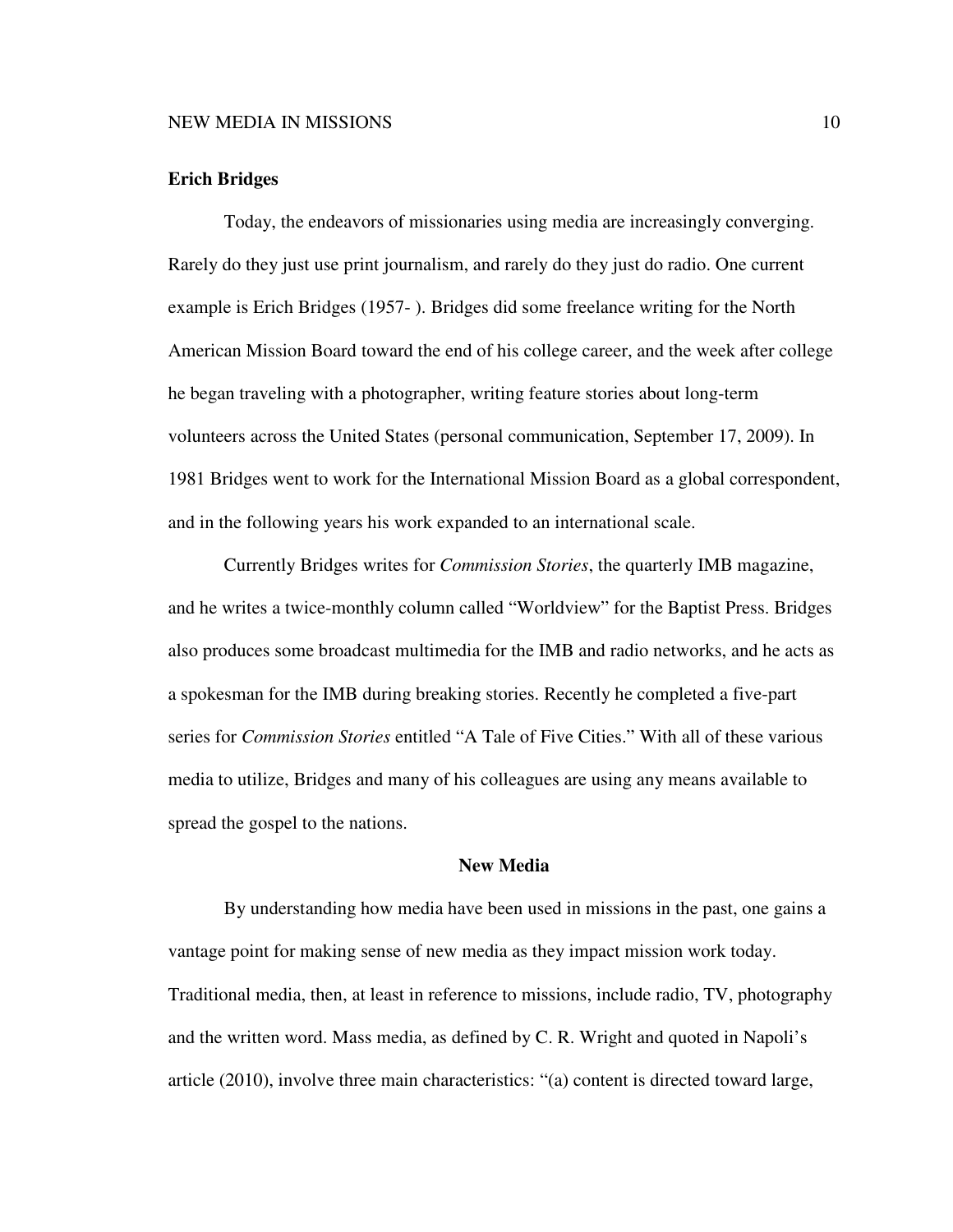heterogeneous, anonymous audiences; (b) content is transmitted publicly, and often reaches audiences simultaneously; and (c) the communicator tends to be, or operate within, a complex organization that may involve great expense" (p. 506). New media are distinguished from traditional media primarily by their interactive capabilities — the ability of both the sender and receiver to exchange messages and give feedback. (Schorr, Campbell and Schenk, 2003). These new interactive media encompass much of the digital and social media, such as e-mail, instant messaging, blogs, Facebook, Twitter and Skype — collectively, what Park (2007) calls, "computer-mediated communication" (p. 568).

In the book *Communication Research and Media Science in Europe*, Schorr, Campbell and Schenk (2003) made this statement:

'Interactivity' has become a key term for a number of new media use options evolving from the rapid dissemination of PCs and Internet access points, the digitization of the media, and media convergence in the last one and a half decades. Moreover, from a media expert's point of view, interactivity will become one of the characteristic features of future media use. In 1984 Rice defined the new media as communication technologies that enable or facilitate user-to-user interactivity and interactivity between user and information. (p. 57)

Before the rapid expansion and domination of the Internet, media allowed one person or group to communicate to a mass audience, but the audience was allowed very little opportunity to give feedback. Talking with someone in a different city instilled fear of long distance phone charges, and communicating with someone overseas required a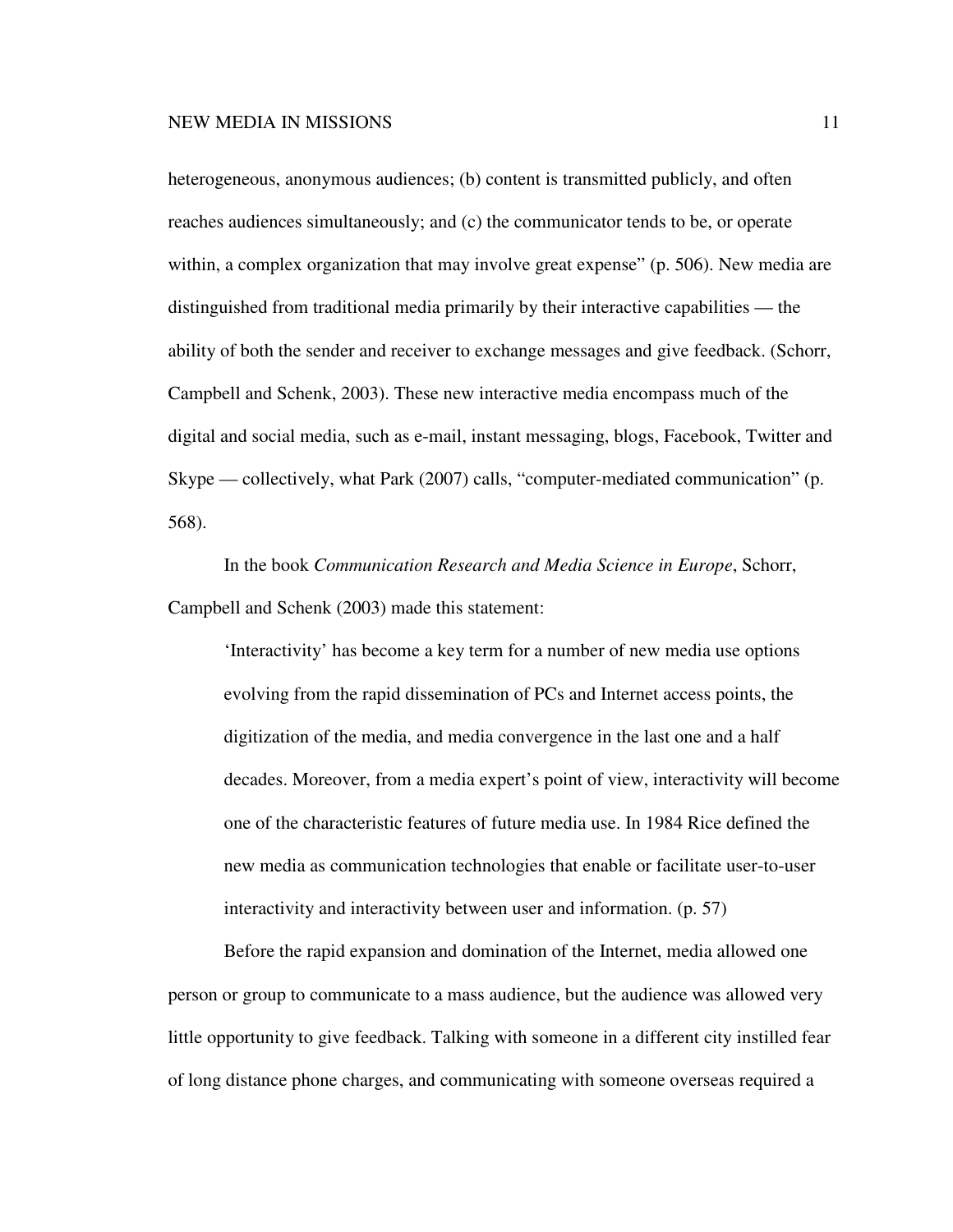traditional mail service that took more than a week to deliver. The concept of a personal computer was almost non-existent. In fact, according to the World Summit on the Information Society (2005), only a few tens of thousands of people used the Internet in 1985.

However, with the emergence of the World Wide Web, the number of personal computers in use in the world increased from 154 million in 1993 to more than a billion in 2008 (World Summit on the Information Society, 2005). Today there are nearly two billion Internet users (Internet World Stats, 2010). The expansion of this digital technology led to the invention of first e-mail and instant messaging, both of which predate the Internet, followed by blogs, Skype, Facebook and Twitter.

Electronic mail, more commonly known as e-mail, was first used in 1965 at the Massachusetts Institute of Technology, and instant messaging first appeared on multiuser operating systems in the mid-1960s (University of Maryland, n.d.). However, neither became popular with mass audiences until the 1990s. Blogs came into play in the early 1990s as well, beginning as Internet forums and transforming into personal blogs by the middle of the decade (The Economist, 2006).

According to Technorati (2010), a blog search engine, 112.8 million blogs currently exist, and more than 175,000 new blogs are created each day. The Technorati staff (2010) says, "Blogs are powerful because they allow millions of people to easily publish and share their ideas, and millions more to read and respond. They engage the writer and reader in an open conversation, and are shifting the Internet paradigm as we know it" (para. 2).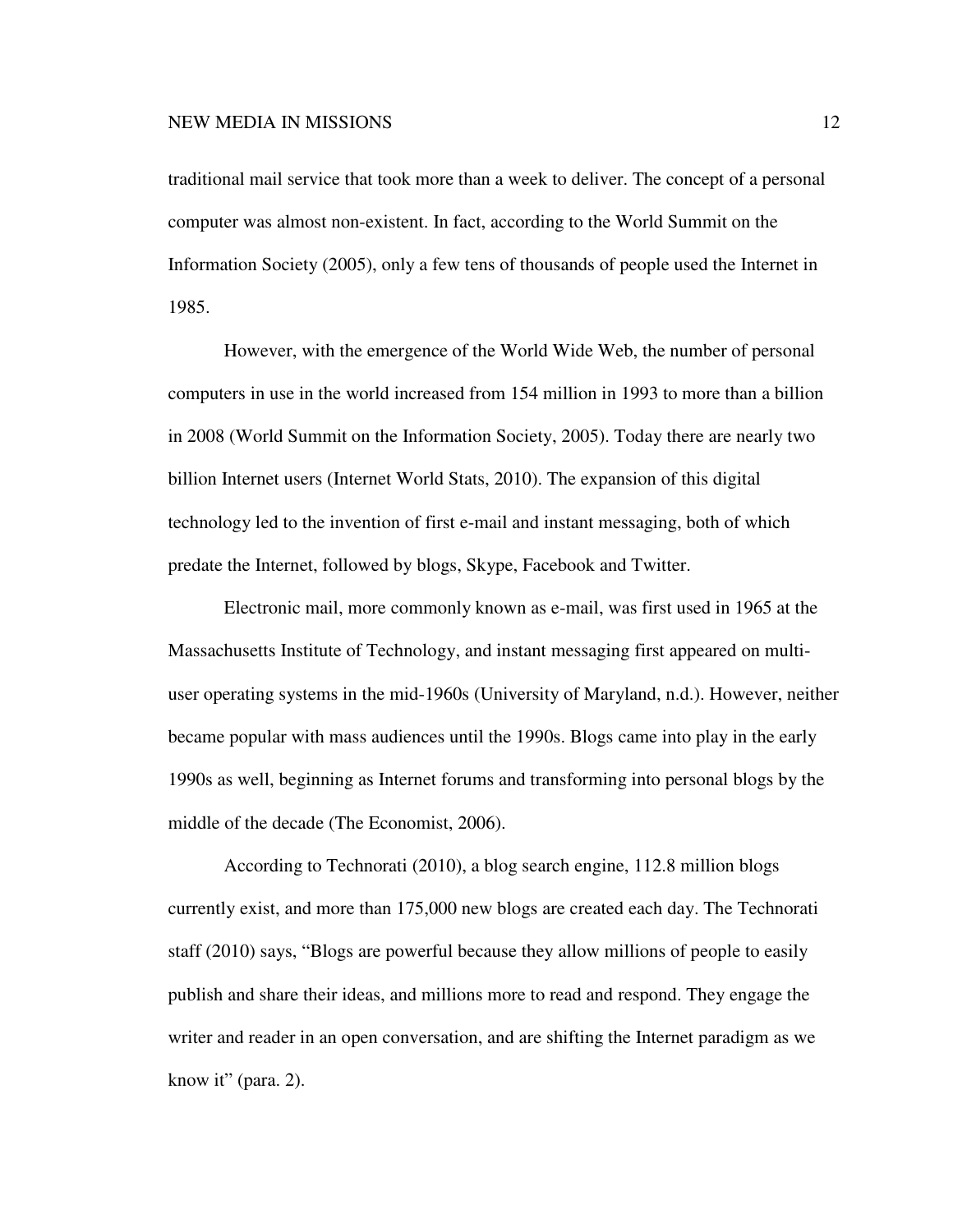Skype was founded in 2003, taking instant messaging to a new level. Instead of simply sending text messages, users could now telephonically communicate both orally and visually via the computer (Skype, n.d.). Using Skypeout, people could use the program to call landlines and cell phones, allowing international mobile communication. People could connect with users in other countries and not only send messages, but also see and hear the other person as if they were talking face-to-face.

Then in 2004 Mark Zuckerberg (2010) launched Facebook, which now boasts more than 500 million users. Those 500 million people can maintain relationships with anyone in the world through status updates, wall posts, private messages and photos. Thomas Roach (2009) described the impact of Facebook, observing that "Friends contacting one another through Facebook or e-mail can spread information faster and more effectively because almost everyone they target is a receptive audience member" (p. 6).

Twitter appeared in 2006 and allowed one person to communicate a short update to their "followers" while still allowing, and even finding its success in, feedback from those followers (Levy, 2007).

These new forms of media allow an unlimited number of people to communicate with an unlimited number of people simultaneously and receive immediate and unlimited feedback. The diversity of information and sheer volume of communication has exploded in the past two decades. So how does the digital age apply international communication, specifically done by missionaries?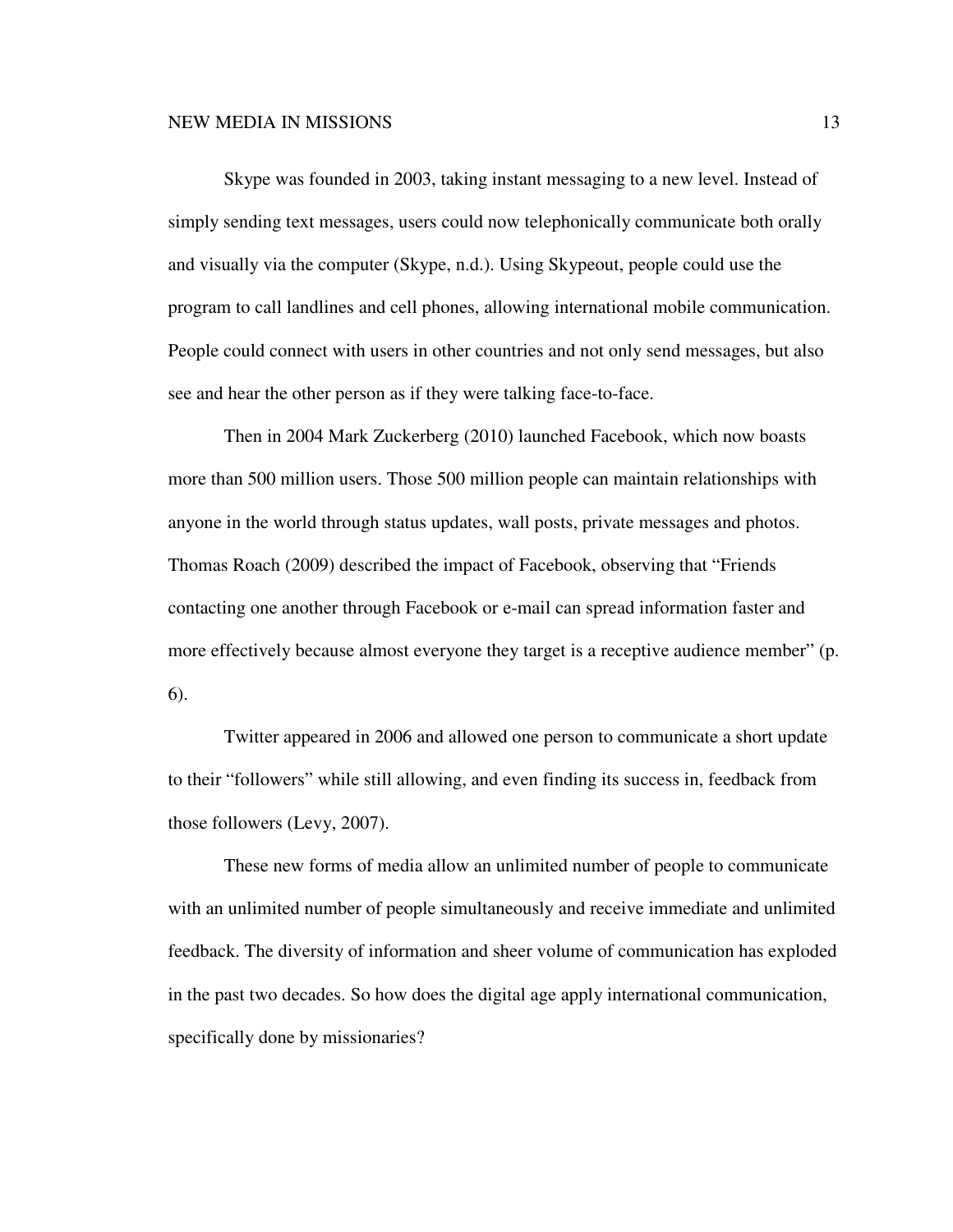Sonja Utz (2007) conducted a study on the use of media in long-distance friendships, particularly comparing the use of e-mail and phone calls. She published her findings in an article titled "Media Use in Long-Distance Friendships," in which she drew this conclusion: "People use e-mail primarily for staying in touch, whereas important personal matters are still discussed on the phone" (p. 694).

Utz says that prior to the Internet, people were still able to maintain long-distance friendships with post mail and phone calls, but the internet has provided benefits over both of those media. Whereas post mail was quite delayed, electronic communication is instantaneous. Whereas phone calls required both communicators to be available and ready at the same time, electronic communication does not necessitate convergence of schedules. Utz (2007) said this about the change:

Letters and phone calls can easily bridge geographical boundaries, but asynchronous forms of computer-mediated communication such as e-mail constitute a fundamental improvement. They are distance-independent not only in use but also in cost; the messages are delivered rapidly, almost in real-time; and the communication is unobtrusive because of its asynchronous nature. Communication partners do not have to coordinate their time schedules to be able to interact. (p. 695)

Although asynchronous media do not allow the same type of immediate feedback that a phone call or face-to-face visit does, the new electronic forms of communication do allow people like overseas missionaries, who maintain long-distance relationships while separated from their home countries. Through the use of new media, anyone anywhere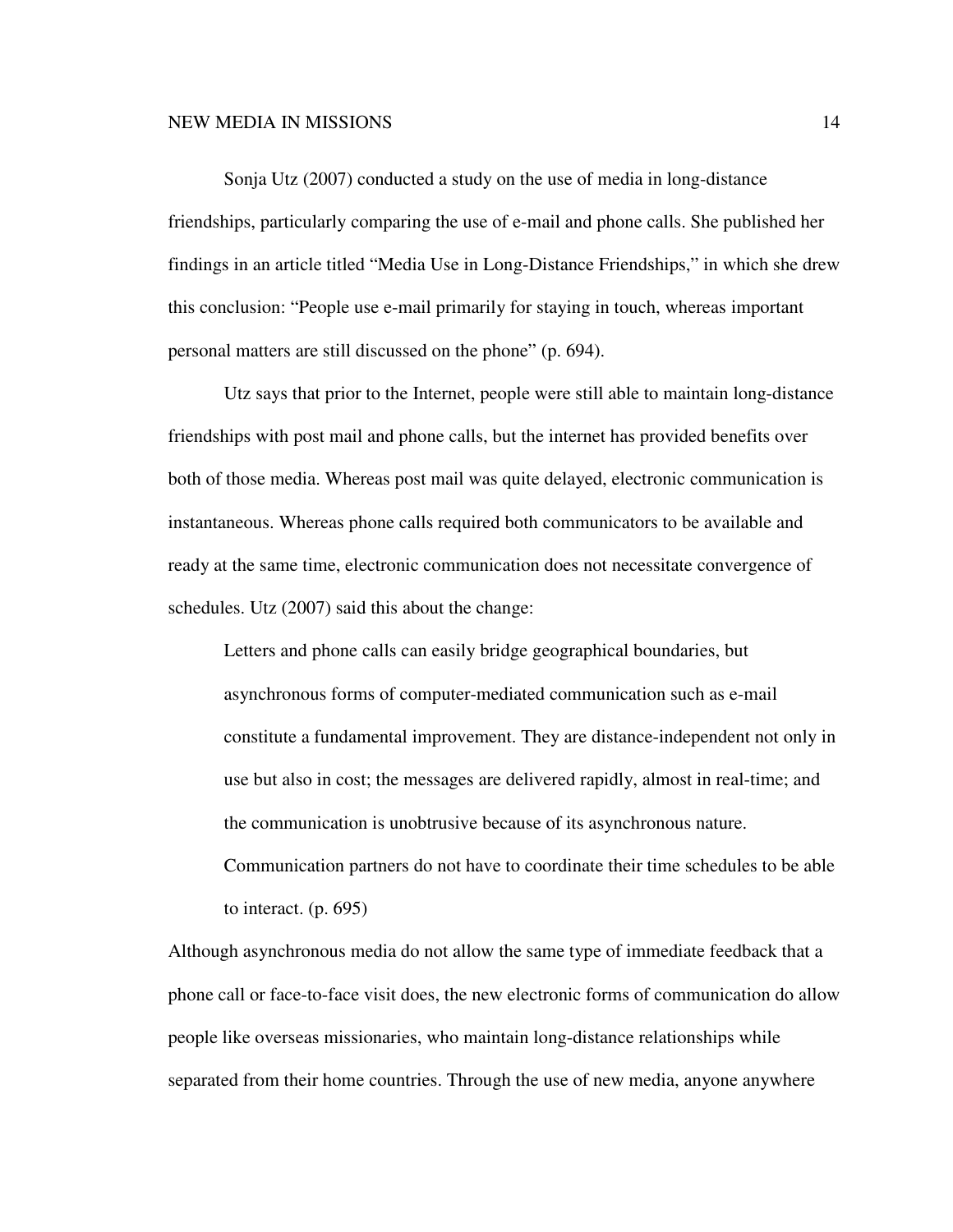can communicate to someone else anywhere in the world, whether that be for business or for pleasure. As stated, this project probes this hypothesis and offers a tentative conclusion based on feedback from several current missionaries.

## **Research Questions**

If new media are the means by which missionaries stay connected to the rest of the world, how exactly are they using these new media? Which new media do the missionaries prefer to use? Who are their new media audiences, and why do the missionaries communicate with them as they do? If they have been overseas for more than three years they have probably used different methods of communication in the past than they do now. How has their communication changed with the emergence of technology and new media? Do they communicate more often or exchange different information with the immediacy and interactivity of new media? What advantages and disadvantages have they personally experienced with these new forms of media? In essence, how are new media changing the way missionaries communicate? Answers to questions like these promises to yield foundational conclusions that can be more fully developed in separate additional projects.

## **Research Method**

The research presented here came from a variety of missionaries — in different locations, different ages, with different backgrounds, different lengths of times overseas and different access levels to the Internet. In order to answer the above questions and determine common themes of communication among today's missionaries, these people were interviewed using Skype and e-mail: Ron Barnes in the Czech Republic; Holly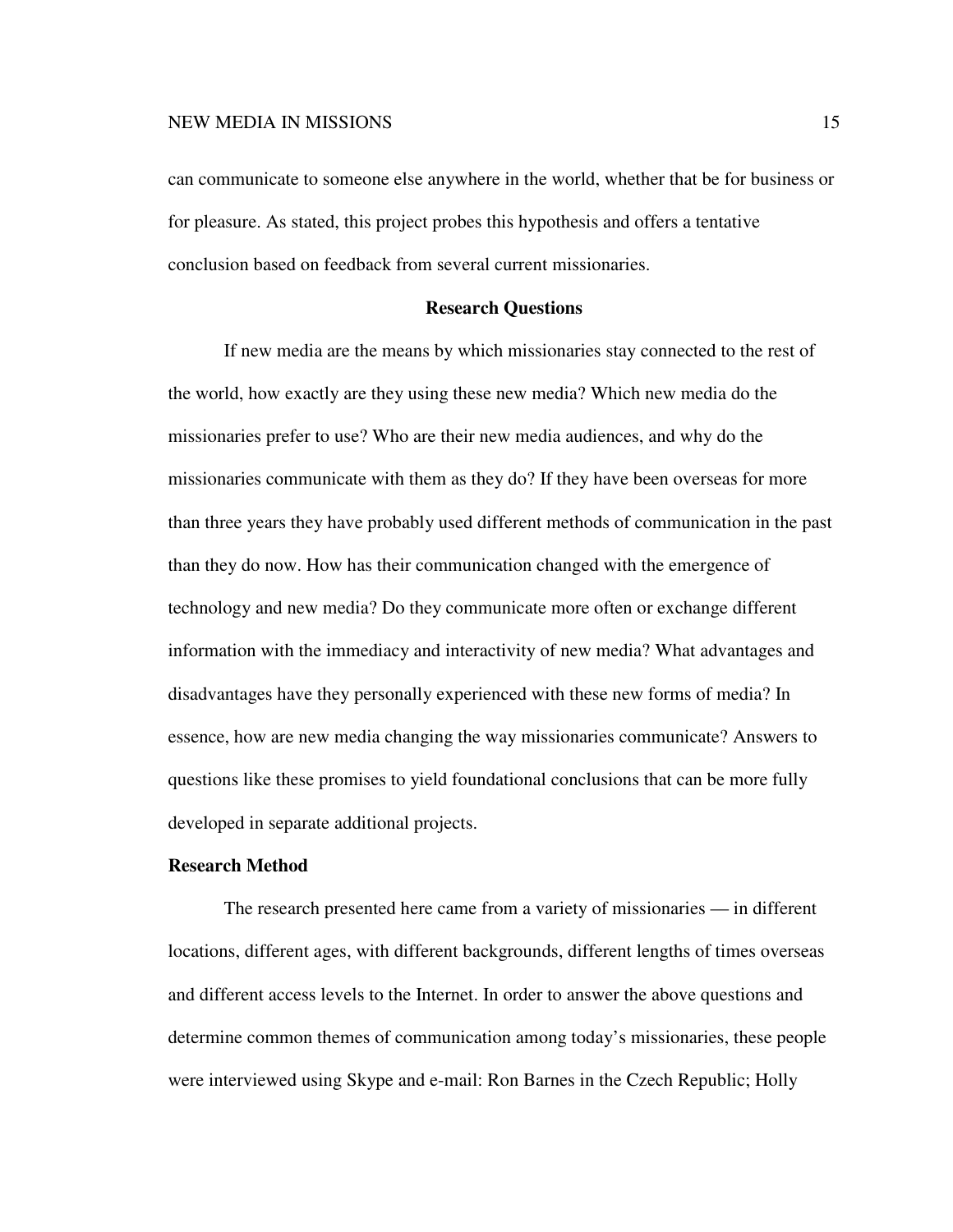Friesen in Ukraine; John Hawkins in South Korea; Nate and Cherith Logan in Brazil; Laura McLain in Portugal; Shayne Russell in Kenya; Dan Portugal in Spain; Heather Farran in South Africa; Jon Trott in Brazil; and Jennifer Thigpen in the Czech Republic. **How the Missionaries Use New Media** 

*Ron Barnes*. Ron Barnes has served overseas since 2001, first in Hungary and then moving to the Czech Republic in 2006. As his organization's country coordinator for Czech, Barnes is involved in many types of communication to many groups of people. To communicate with his organization and supporters in the U.S., he primarily uses e-mail in order to document the conversations. However, he rarely uses e-mail for personal relationships. Barnes said, "I use [e-mail] mostly for business — for my ministry. That's how I take care of business things" (personal communication, November 10, 2010).

For the personal relationships, Barnes uses Skype and Facebook, each of which he uses for a different purpose. Barnes uses his internet phone for long conversations, and he uses Skype daily for quick conversations with close friends. He uses Facebook for conversations with friends that he may not communicate with through Skype. According to Barnes, Facebook is a much less threatening means for communication and thus, is more efficient for him: "If [people] send an e-mail, they feel like they have to write a whole story, whereas with Facebook people can get right to the point and say something quick and it's not a long drawn-out conversation," Barnes said. "It's a form of communication that people actually like to use. It's the same information [as through email], but people don't feel the same sense of obligation" (personal communication, November 10, 2010).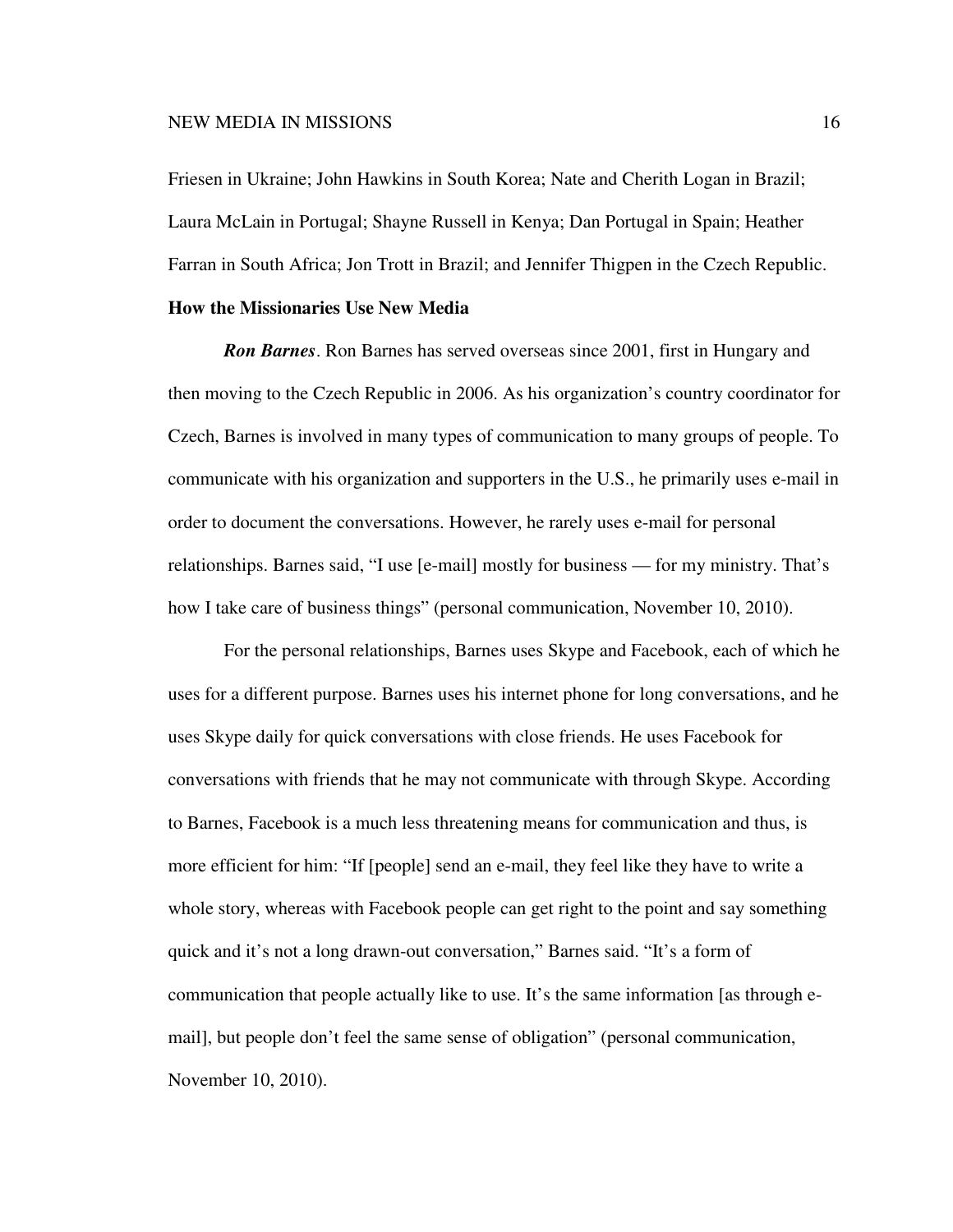*Holly Friesen*. Holly Friesen worked in Peru from 2004-2006 and joined a medical team in Ukraine in 2010. She uses an Internet phone, e-mail, Facebook, and Yahoo texting to talk to family and friends in the U.S. Though Friesen does use Facebook for occasional urgent prayer requests, her Facebook communication is typically more light-hearted and surface-level information.

For ministry-related communication, Friesen uses e-mail and a ministry website (http://www.ukrainemedical.abwe.org/) where she posts pictures, videos and blog updates. Once a month she sends an e-mail prayer letter, and approximately four times a year she mails a printed letter with the help of her family, utilizing both digital and print media to communicate with supporters. Communication with her friends and family is very informal and she discloses personal information about her life, but "with the website and my updates it's definitely more ministry-oriented," Friesen said (personal communication, November 15, 2010).

*John Hawkins*. John Hawkins has lived in South Korea for the past two years. He uses both e-mail and Facebook to communicate with his organization, family, and friends back home. Facebook has been especially helpful, as his team has used it to show supporters the progress of a building project. Hawkins said the regular updates increased excitement about the project and encouraged people to join short-terms teams to go and help build.

Hawkins' organization also provides an intranet where he downloads ministry resources and watches conferences he would never have been able to attend due to travel costs. When Hawkins and his family first arrived on the field, there were no English-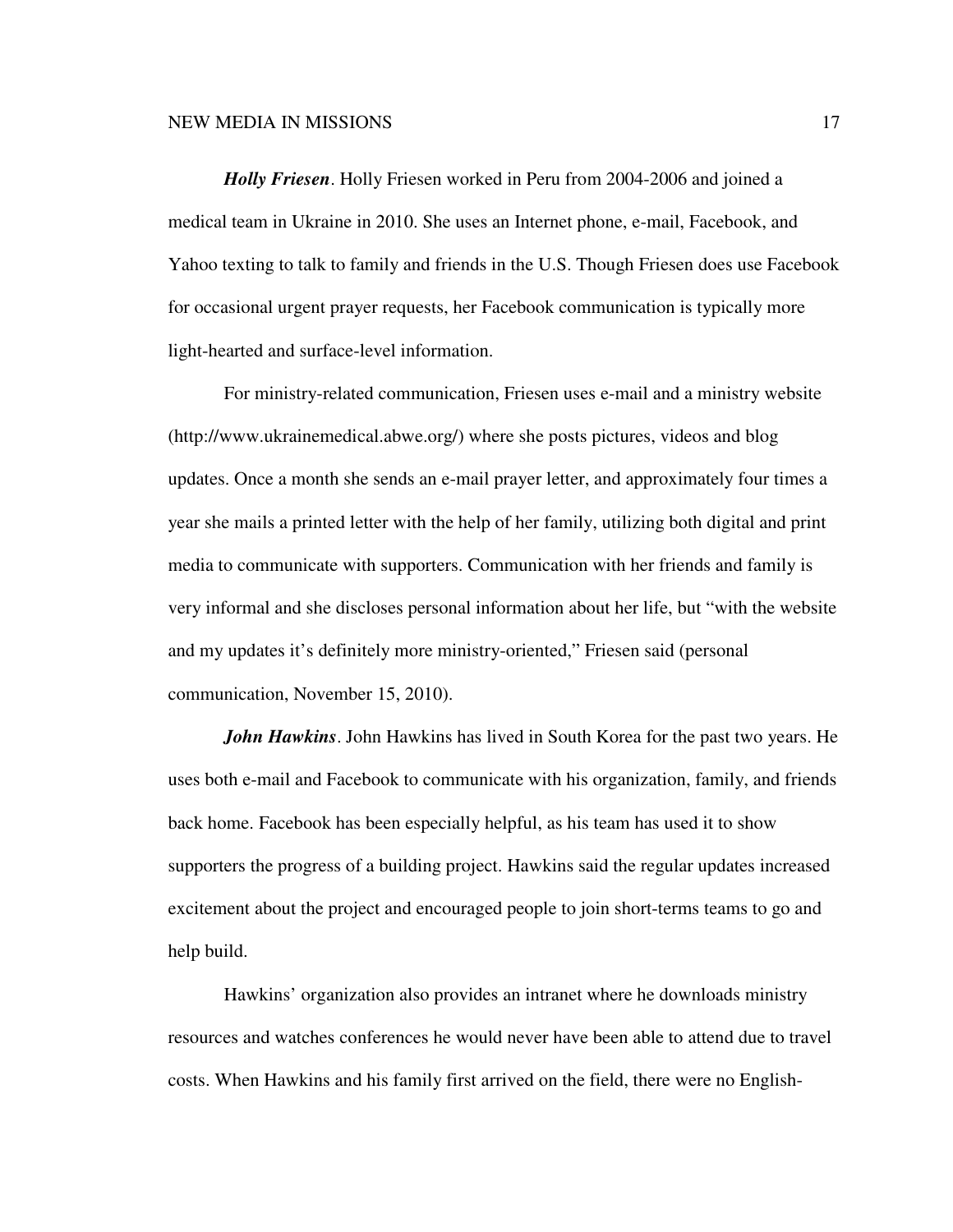language worship services available, so they and another family held their own. Hawkins used his home church's website to download videos of the previous Sunday's service and the two families watched it together: "It was wonderful to sing with our friends [at home] and to see how people have changed, even keeping up with leadership changes that occurred," Hawkins said (personal communication, November 8, 2010). "It was a great morale booster and brought our two ministry families closer as we worshipped together." Hawkins also uses videos downloaded from YouTube for ministry in teaching classes: "Particularly for second-language people, the audio-visual and written combination really helped to get the message across," Hawkins said (personal communication, November 8, 2010).

Besides Facebook and e-mail, Hawkins also uses Skype and an Internet phone to keep in touch with his family and grandchildren in the U.S. The Internet phone is primarily for conversations about serious matters with their immediate family, and Skype allows them to visibly see their grandchildren grow up because they can't be there in person. Hawkins said, "I do believe they develop a relationship with us, even though it is through the electronic media" (personal communication, November 8, 2010).

*Nate and Cherith Logan*. The Logans moved to Brazil in 2009. They use primarily e-mail to communicate with churches and supporters in the U.S. directly, but they also maintain a ministry website (http://www.loganministry.org/) for those interested. They have created a few videos to share on their website — sometimes a greeting to their friends and supporting churches, and often including their family in action, whether singing in church or doing apartment outreaches. The Logans also use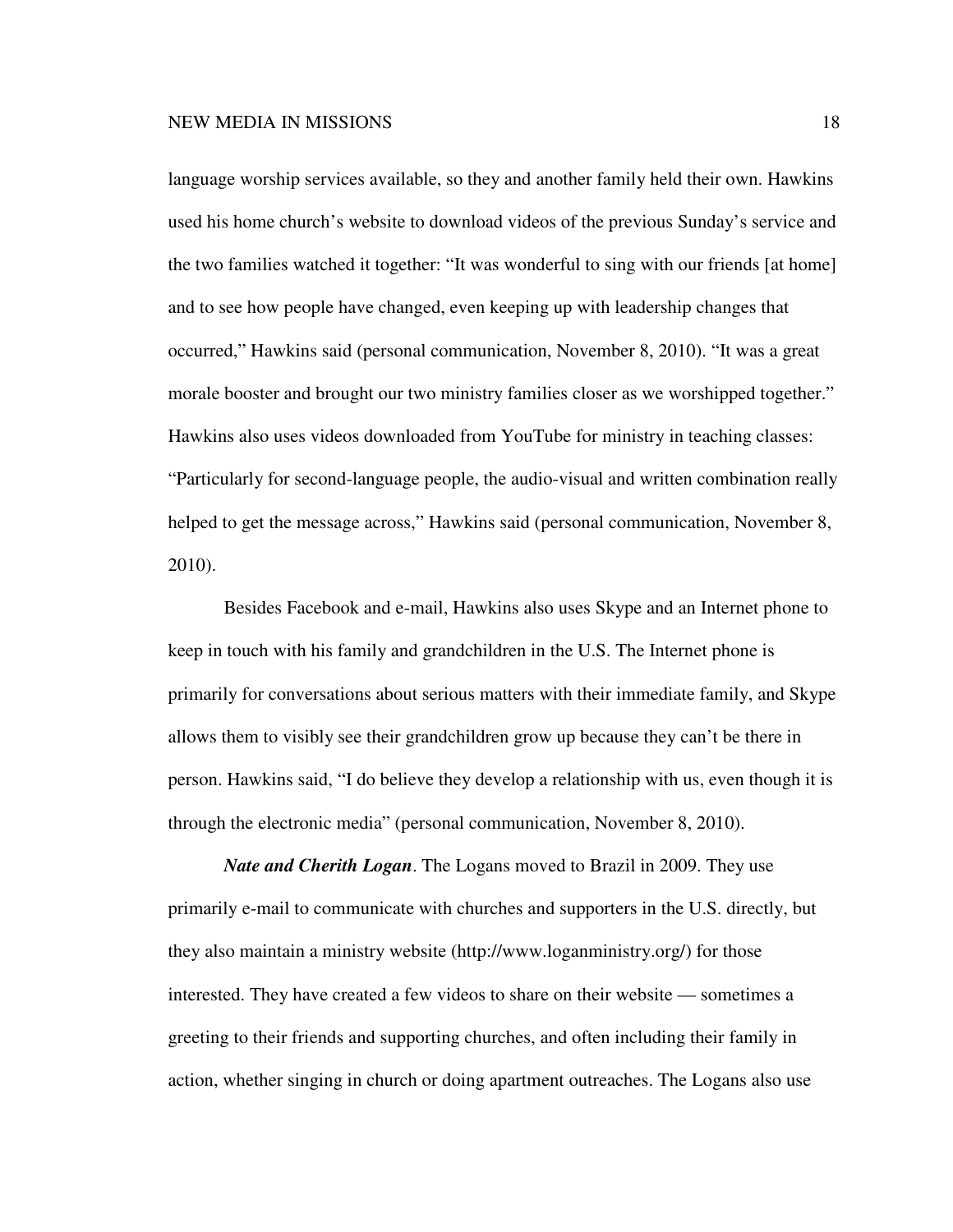some e-mail, as well as Skype and Facebook to talk with friends and family. When they update their ministry website, they often put a link to the website on their Facebook page, but that is the extent of ministry-related information on their Facebook: "We use [Facebook] just for personal friendships more so than anything ministry-based," Cherith said (personal communication, November 16, 2010).

*Laura McLain*. Laura McLain moved overseas in 2006 and has served in both South Africa and Portugal. She communicates with friends and family primarily through Skype, e-mail and Facebook, which she limits to personal friendships only. McLain has another missionary friend in Cameroon, whom she communicates with frequently via Skype, which she considers the most convenient method of communication to maintain long-distance relationship. She also utilizes Facebook multiple times per day for close relationships both locally and internationally. For churches, supporters and other ministry-related communication, McLain uses e-mail prayer letters and a ministry blog (http://laurainlisbon.blogspot.com/), which she updates at least once a week.

*Shayne Russell*. Shayne Russell moved to Kenya in 1995 and has seen massive changes in communication since then: "Originally our only source of communication was via satellite phone," Russell said (personal communication, November 22, 2010). "It was expensive and was used minimally for emergencies and strict needs of communication." Now he posts ministry updates on Facebook daily and keeps a blog (http://www.whatintheworldareshayneandtaridoing.blogspot.com/) for more in-depth information.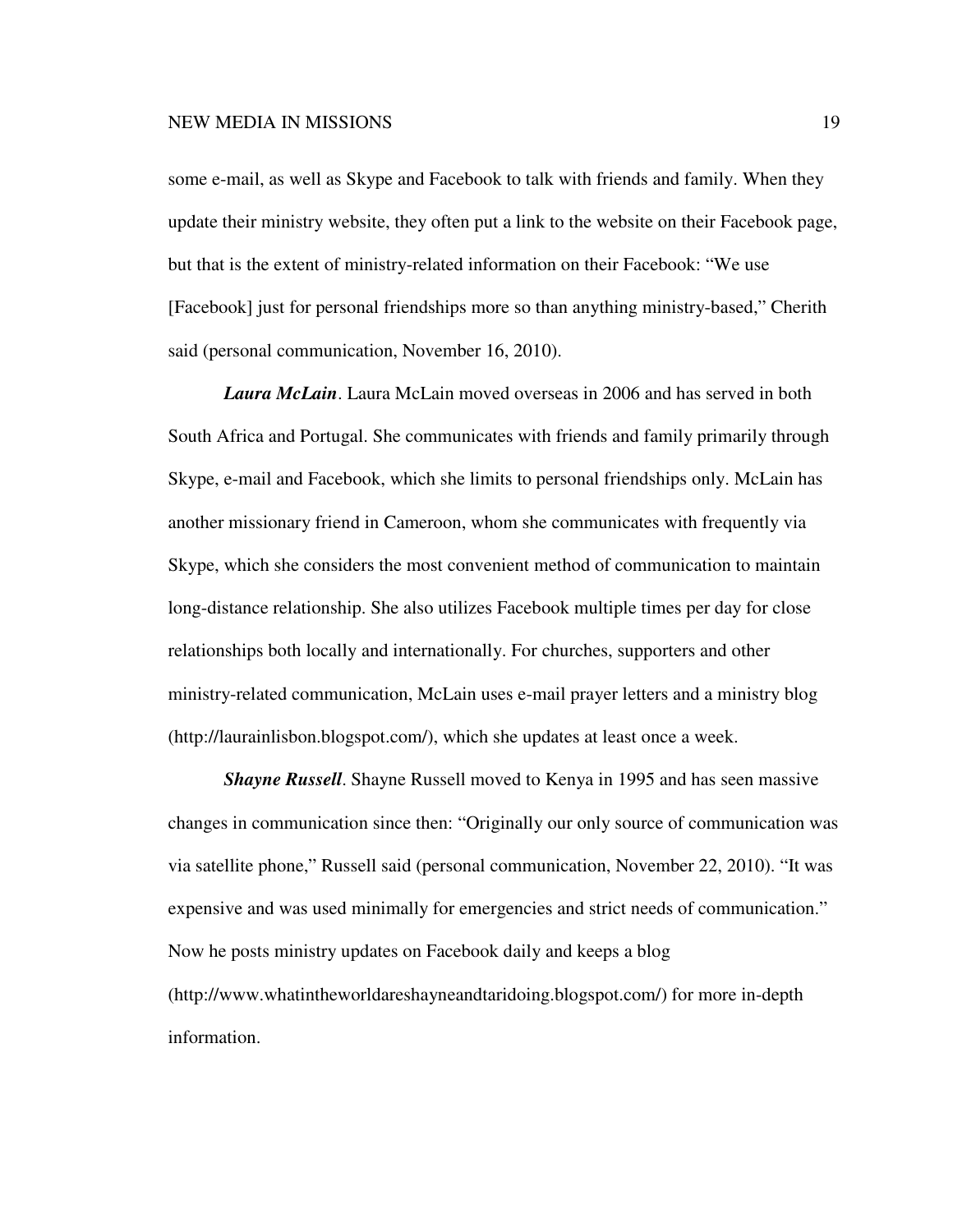Russell also uses e-mail, Skype and an Internet phone to communicate with supporters and friends, sharing information about his family, community and church as well as the culture: "Before new media came along, the crux of our communication was in quarterly newsletters to our family, friends and supporters," Russell said (personal communication, November 22, 2010). "Now we have instant communication with pictures or video to anywhere in the world."

*Dan Portugal*. Dan Portugal moved to Spain in 2007 and uses primarily an Internet phone for all his international communication. He does use e-mail for communication with his churches and organization, but mostly for facts and important things that need to be in writing. He also uses e-mail to send prayer letters occasionally, sending supporters information about his ministry, financial support, family and the culture.

Portugal is using Skype increasingly to communicate with family: "[Skype] is really different than a phone call because you can see their face," Portugal said (personal communication, November 3, 2010). "There is an element there that adds a different dynamic. To me there's more transparency so it kind of brings it closer." He does not have Facebook because he doesn't want another account to keep up with. However, his daughter Kayla does have Facebook, which she uses to update friends and family in the U.S. through private messages.

*Heather Farran*. The Farran family arrived in South Africa in 2007 to start an AIDS hospice care center. Since that time Farran has communicated with family, friends and supporters electronically. She uses Facebook, Skype, e-mail and blog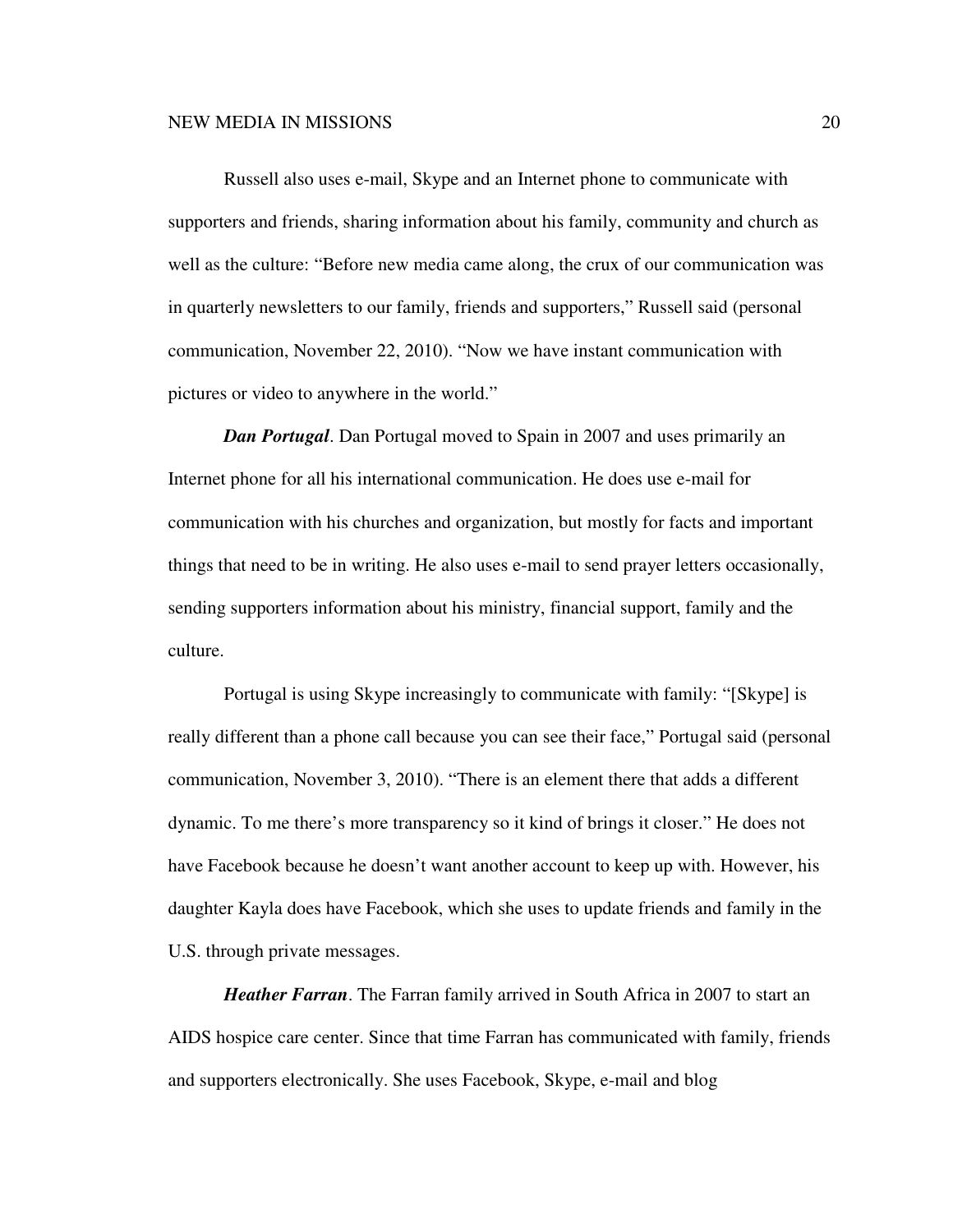(http://ramblesandrun-ons.blogspot.com/) to interact with people back in the U.S.: "It is wonderful to see what is going on in their lives and be able to make comments and interact," Farran said of Facebook (personal communication, November 23, 2010). "It is very helpful for supporters that we don't know at all or don't know well. It gives us a point of familiarity."

Farran uses Skype for both ministry and personal communication, and she updates a blog a couple times a month for her female supporters who want more of an intimate connection. On the blog she posts information about her children's lives and trials she is going through. Farran said, "It's is the place for all the information that doesn't seem ministry related but is still vital" (personal communication, November 23, 2010).

*Jon Trott*. Jon Trott became a missionary in 1997 and moved to Brazil in 1999. He started on the field with no high speed Internet, no Facebook and no Skype; he did use some instant messaging, but it was sporadic at best with their poor Internet quality. Now he utilizes just about every instant communication available. He uses Facebook every day for personal and ministry use, Skype for ministry communication, a website for personal and ministry information, YouTube for ministry videos and of course e-mail, even receiving up to 100 e-mails a day.

Trott uses these new media to communicate with friends and supporters overseas. In communicating with the local Brazilians, "they are very much people persons," Trott said (personal communication, December 20, 2010). "To set up the meeting, use all the technology you can, but the actual meeting they prefer face-to-face."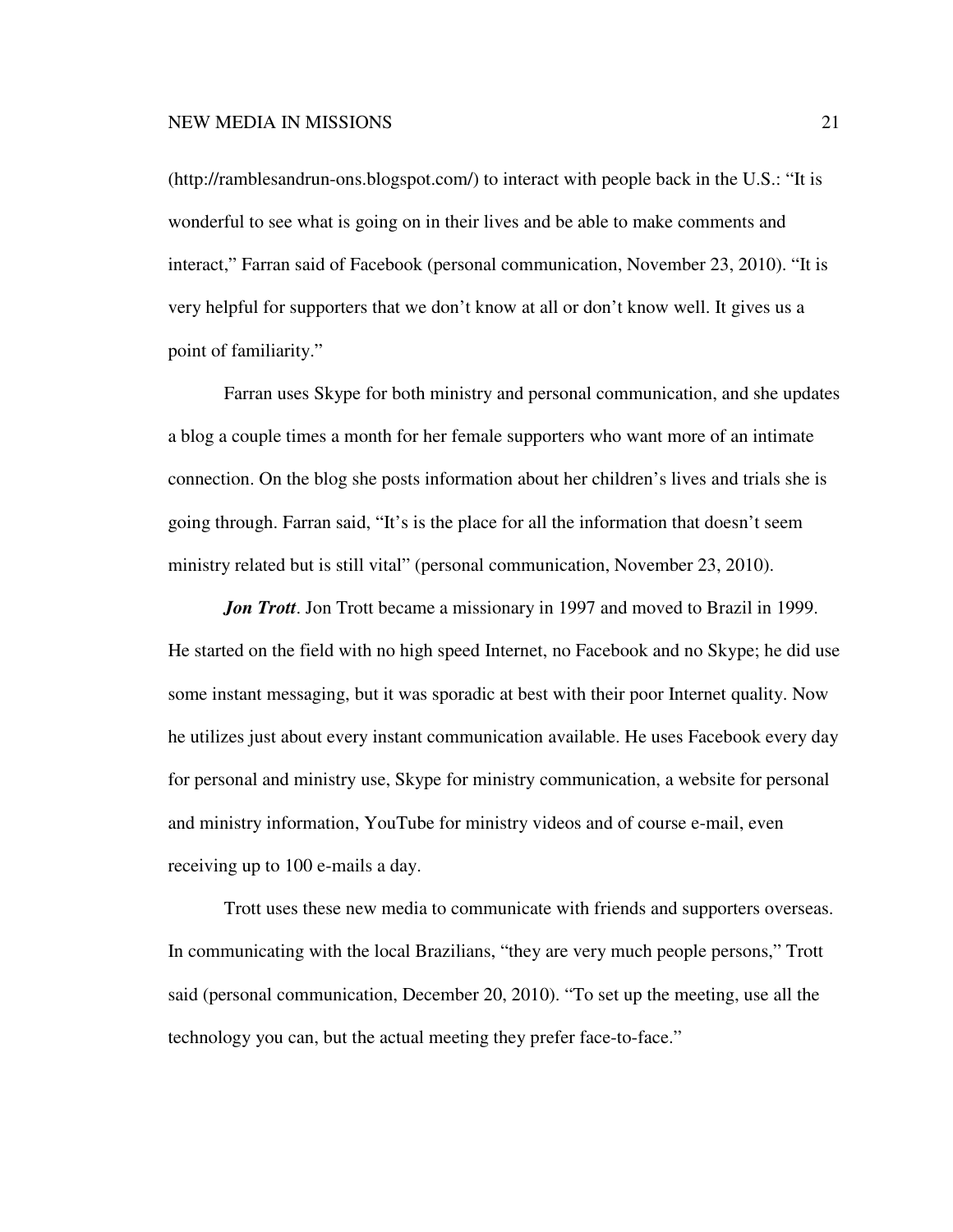*Jennifer Thigpen*. Jennifer Thigpen spent two years in the Czech Republic and is planning to return long term in the summer of 2011. While she was overseas, she used email, Skype and an Internet phone to communicate. When she returned to the U.S., she set up a Facebook account to keep in touch with the women she ministered to in Czech: "I learned that with the younger population, e-mail isn't always the best way anymore you don't always get responses as quickly," Thigpen said (personal communication, November 18, 2010).

Thigpen now maintains a blog strictly for women, where she can be more open and post more personal things she experiences. Once she adds a post on her blog, she sends out a link through a Facebook message for anyone interested. However, even with these new media, she has found that e-mail is the easiest way for her to communicate with mass audiences. Thigpen said, "If you want to pick one thing that people get on for information to pass information along, I would say e-mail" (personal communication, November 18, 2010).

## **Compilation of Research**

The tables below illustrate the compiled research. The first shows what type of media each missionary uses and for what purposes. The second shows how often the missionary uses each media.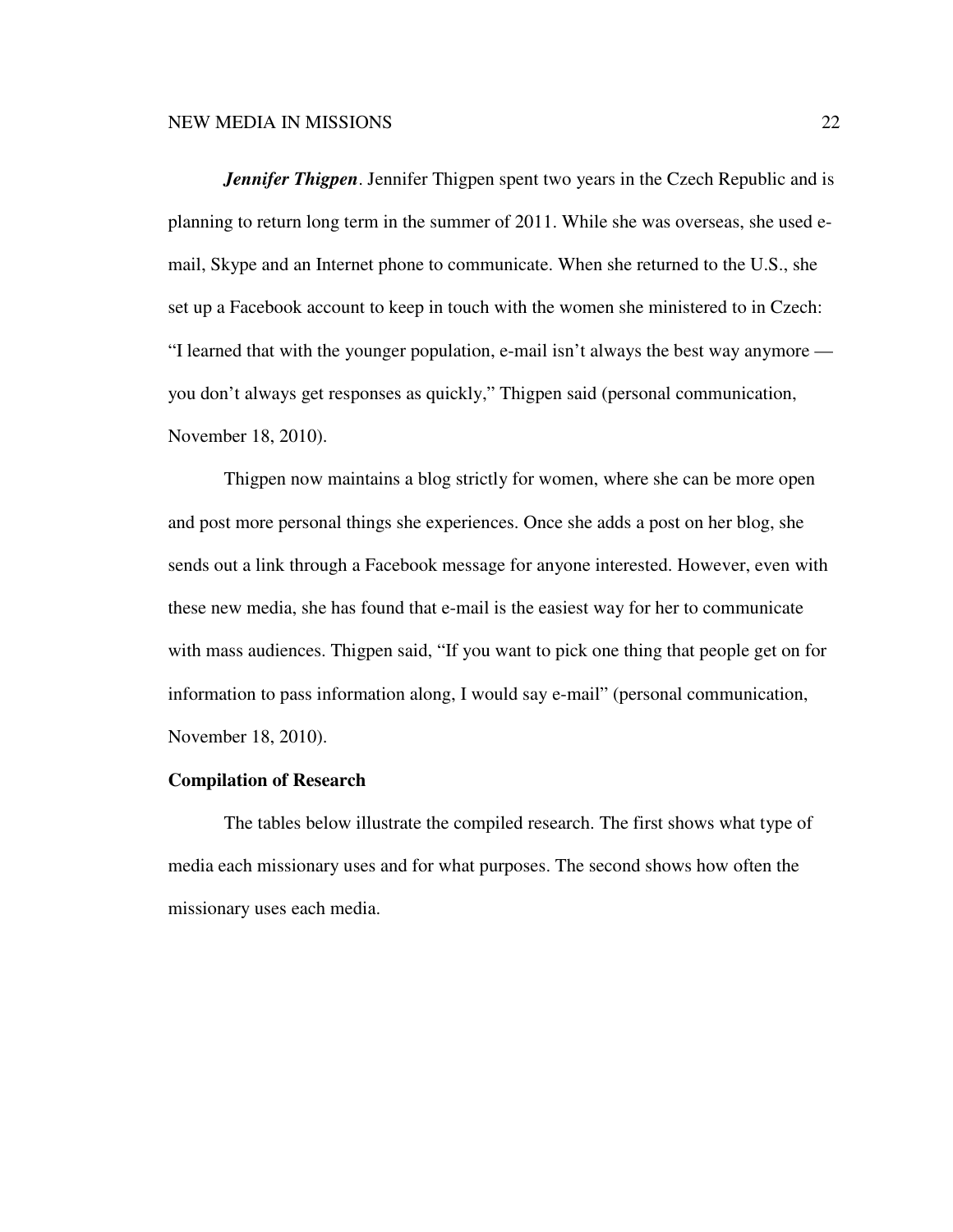# Table 1

|                                   | E-mail          | Facebook            | <b>Skype</b> | Website | <b>Blog</b> | YouTube |
|-----------------------------------|-----------------|---------------------|--------------|---------|-------------|---------|
| <b>Ron Barnes</b>                 | Ministry<br>(M) | M / Personal<br>(P) | M/P          | М       |             |         |
| <b>Holly Friesen</b>              | M/P             | P                   | P            | M       | М           |         |
| <b>John Hawkins</b>               | M               | M/P                 | P            |         |             | M       |
| <b>Nate/Cherith</b><br>Logan      | M               | P                   | P            | M       |             | M       |
| Laura McLain                      | M/P             | P                   | P            |         | М           |         |
| <b>Shayne Russell</b>             | М               | P                   | P            |         | M           |         |
| <b>Dan Portugal</b>               | M/P             |                     | M/P          |         |             |         |
| <b>Heather Farran</b>             | M/P             | M/P                 | M/P          | M       | M           |         |
| <b>Jon Trott</b>                  | M/P             | M/P                 | M            | M       |             | M       |
| <b>Jennifer</b><br><b>Thigpen</b> | M/P             | M/P                 | M/P          |         | М           |         |

# *Missionaries' Use of New Media*

Table 2

|  | Frequency of Missionaries' New Media Usage |  |  |  |
|--|--------------------------------------------|--|--|--|
|--|--------------------------------------------|--|--|--|

|                      | E-mail | Facebook  | <b>Skype</b> | Website   | <b>Blog</b> | YouTube      |
|----------------------|--------|-----------|--------------|-----------|-------------|--------------|
| <b>Ron Barnes</b>    | Daily  | Daily     | Daily        | Monthly   |             |              |
| <b>Holly Friesen</b> | Daily  | Daily     | Few times    | Few times | Few times   |              |
|                      |        |           | a month      | a month   | a month     |              |
| <b>John Hawkins</b>  | Daily  | Daily     | Few times    |           |             | Occasionally |
|                      |        |           | a month      |           |             |              |
| <b>Nate/Cherith</b>  | Daily  | Daily     | Few times    | Weekly    |             | Occasionally |
| Logan                |        |           | a week       |           |             |              |
| <b>Laura McLain</b>  | Daily  | Daily     | Few times    |           | Few times   |              |
|                      |        |           | a week       |           | a week      |              |
| <b>Shayne</b>        | Daily  | Daily     | Few times    |           | Monthly     |              |
| <b>Russell</b>       |        |           | a month      |           |             |              |
| <b>Dan Portugal</b>  | Daily  |           | Few times    |           |             |              |
|                      |        |           | a week       |           |             |              |
| <b>Heather</b>       |        | Daily     | Few times    | Few times |             |              |
| Farran               | Daily  |           | a week       | a month   | Monthly     |              |
| <b>Jon Trott</b>     | Daily  | Daily     | Few times    |           |             |              |
|                      |        |           | a month      | Weekly    |             | Occasionally |
| Jennifer             | Daily  | Few times | Few times    |           | Monthly     |              |
| <b>Thigpen</b>       |        | a week    | a week       |           |             |              |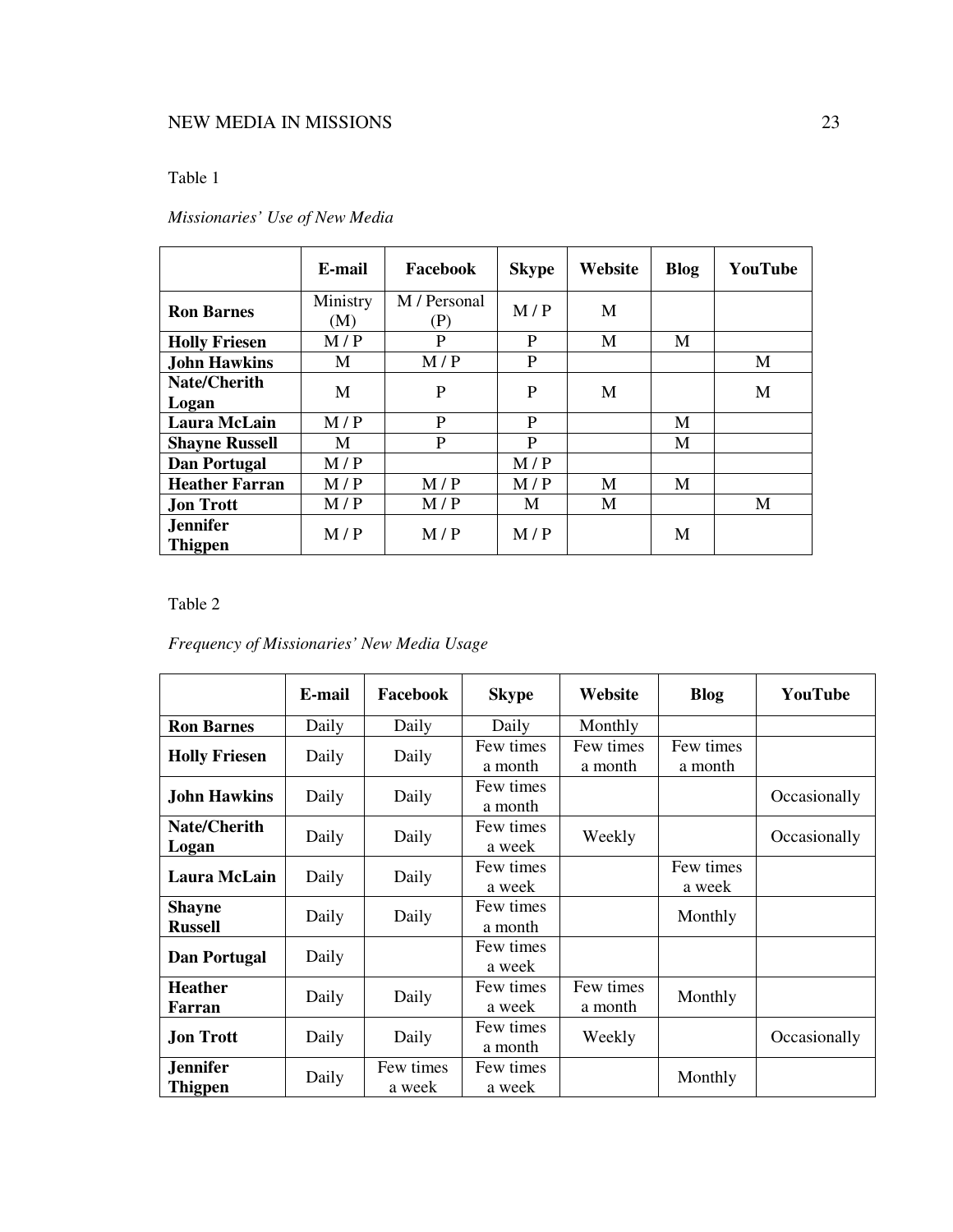### **Research Analysis**

Through the interviews, multiple trends arose in how the missionaries view new media and some of the positives and negatives they see in their use of it. All the missionaries had at least one complaint about new media, but they uniformly agreed that the positive additions outweigh their negative concerns.

*Broader audience*. Several missionaries agreed that new media allow them to communicate with a broader audience than traditional media. With e-mail, they are able to send updates to anyone for free, rather than having to pay postage and being limited by the number of home addresses they had for supporters. In an even greater way, Facebook has added to this benefit: "There are a lot of people on Facebook that I don't have their email addresses," Barnes said (personal communication, November 10, 2010). With Facebook he is able to communicate with them despite not having their e-mail address.

Trott found a significant difference in new media usage based on the age of the user. He told this story:

I just put up pictures on our website and got a lot of hits on my daughter's baptism. About three weeks later I decided to put them up on Facebook, and I got a whole bunch of other hits. What I noticed was that everybody about 30 and under that I'm friends with looked at Facebook, but everybody about 50 and up looked at the website or the e-mail that I sent. A lot of those people on Facebook also get my update through e-mail but they didn't look at it. They didn't go to the website. (personal communication, December 20, 2010)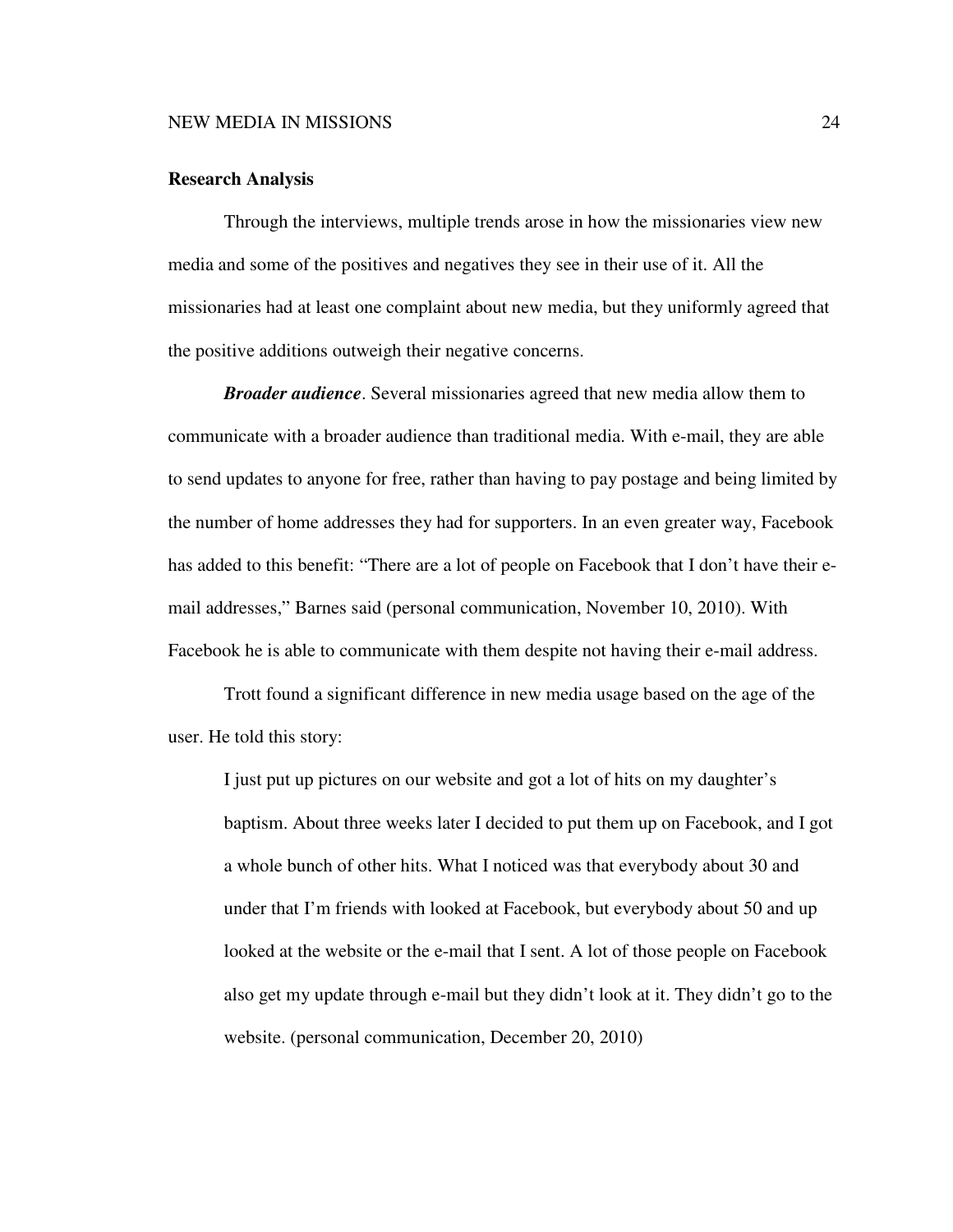Trott realized that having the ability to communicate through a specific medium — for example, having a person's e-mail address — doesn't necessarily mean that information will be exchanged and communication will take place. He found that with so many media to choose from, each person has a favorite. Trott said, "That was an eye-opener for me that I've got to keep up with Facebook" (personal communication, December 20, 2010).

*Intentional receivers.* The missionaries saw the voluntary nature of new media as a benefit to their communication as well. Rather than snail mail or even e-mail, in which the missionary sends information and the receiver may feel obligated to take part in the communication, now the missionary can post information on a blog or Facebook page and people can choose whether or not to participate and give feedback.

The Logans started their missionary career writing newsletters, but they soon realized people weren't reading them: "[It was] too much information and people weren't interested because it was too much," Nate Logan said (personal communication, November 16, 2010). Trott has also found that "most people have no interest in reading [long letters] — it just takes too much time" (personal communication, December 20, 2010). Instead, "Everything that we communicate now we communicate in short snippets."

Friesen noticed the same response to her newsletter, so she created a blog to host her more in-depth updates: "I try to keep my prayer letter short, [and] for the people that like more details I put that on the blog," Friesen said (personal communication, November 15, 2010). McLain holds the same philosophy as Friesen and keeps her prayer letter to one page, going more in depth in her blog. If people hear about their ministry and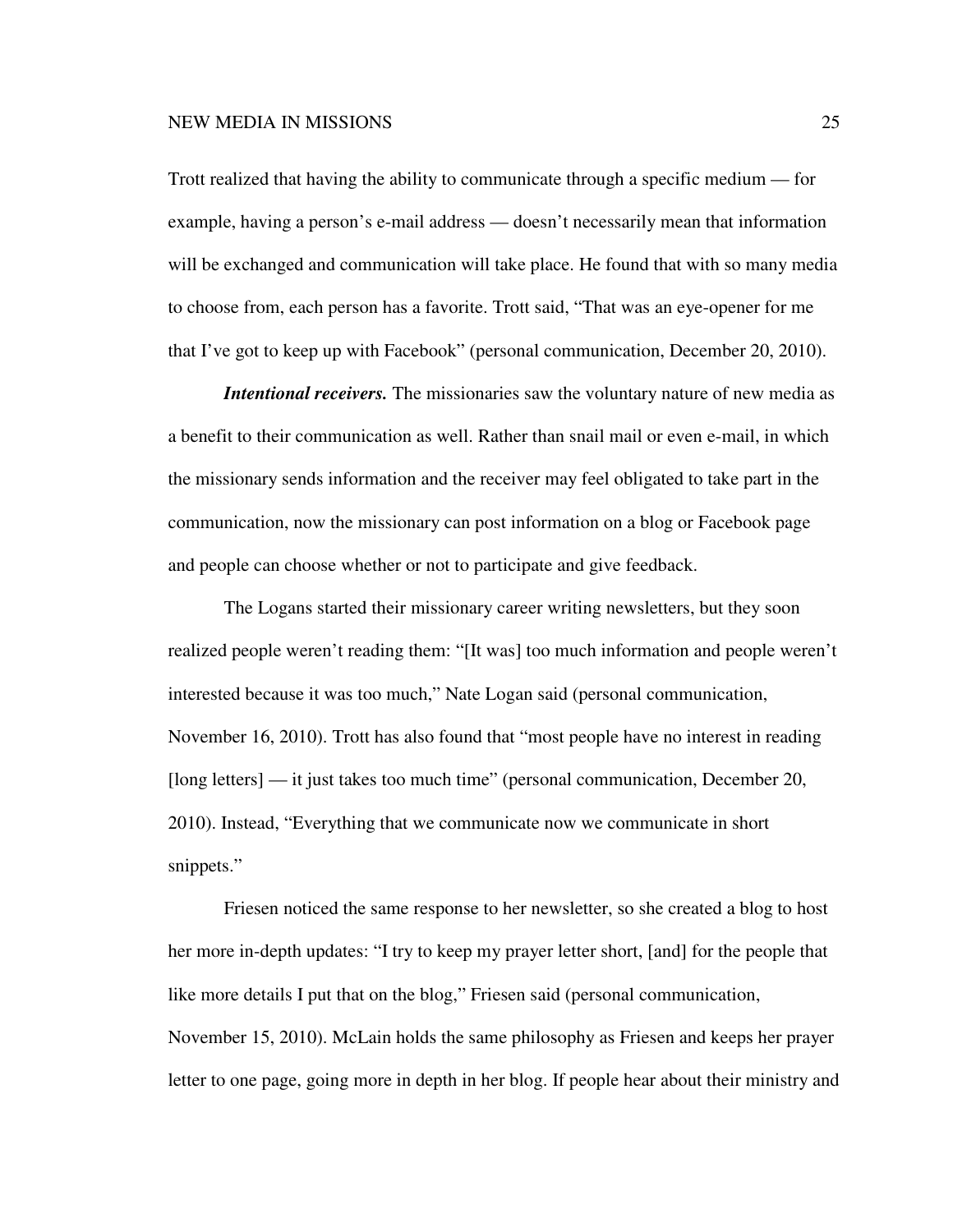they want to know more, they can voluntarily go to another source for more information without the missionary forcing too much information upon them.

Nate Logan learned from experience the potential danger of sending too much information: "I know a person that sends us something almost every day and I don't even open it anymore — I just delete it because I just don't have the desire to know more and more," Nate said (personal communication, November 16, 2010). In his own communication he tries to apply what he has learned from experience: "It's a balance of trying to respect people's privacy and their time but also sharing your need. It's such a privilege … and something I don't ever want to take advantage of."

*Immediacy*. When missionaries communicate information using new media, the person at the other end can receive that information and give feedback immediately, even if they are 8,000 miles away. They no longer need to wait weeks for letters to be delivered and then another few weeks to receive a response. They can communicate as fast as their Internet connection will let them. "The instant communication helps you feel not so far away," Farran said (personal communication, November 23, 2010). Because of this immediacy, the missionaries agreed that they communicate far more than they did before these new media. Whether it is giving a weekly update on a project or sharing an urgent need, missionaries are able to communicate more through new media.

Friesen said that with Facebook she is "more quick to communicate a prayer request that probably wouldn't have made it into a prayer letter and that people probably wouldn't have heard about" (personal communication, November 15, 2010).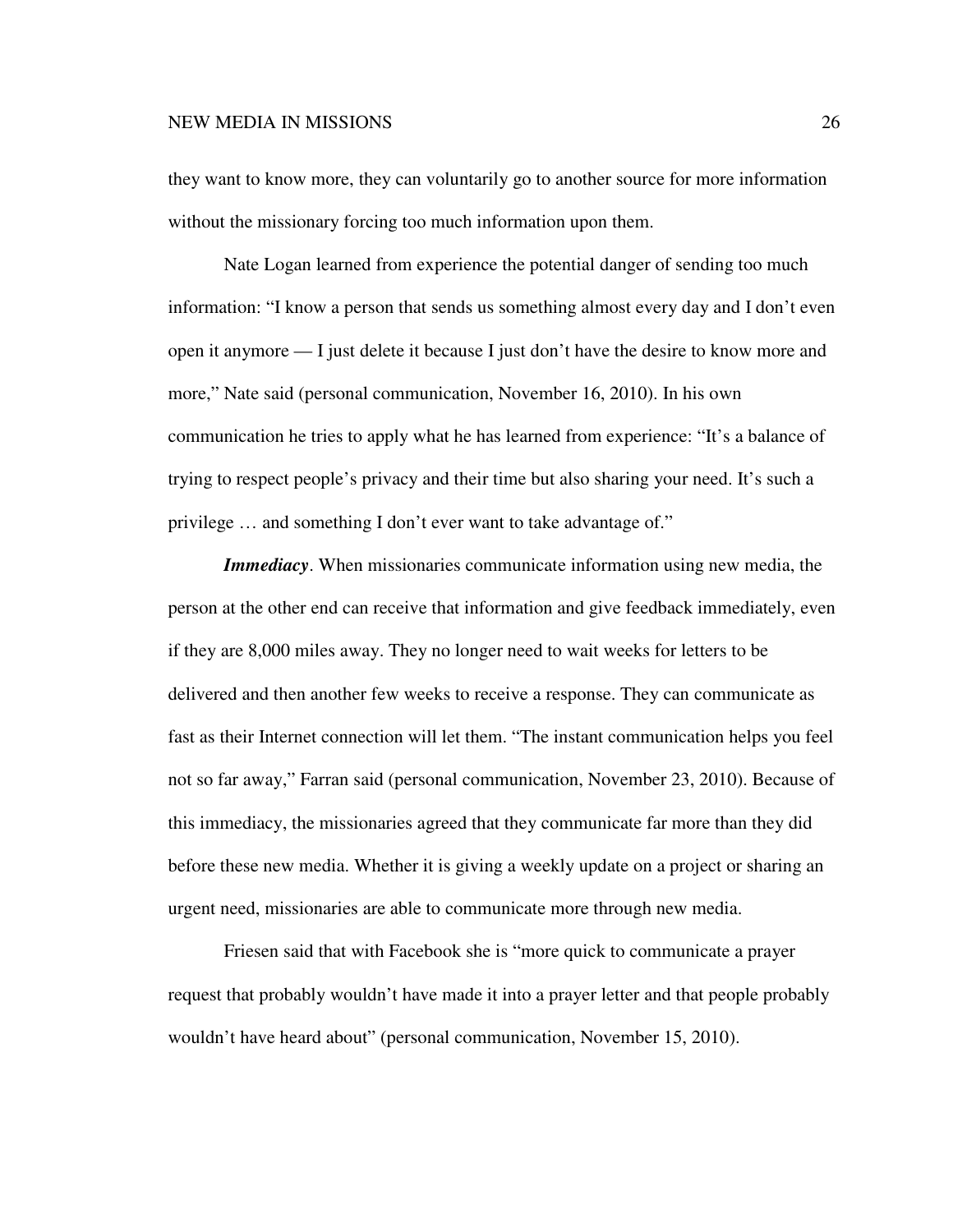"We love the instant connection we have with our families and friends," Nate Logan said (personal communication, November 16, 2010). Cherith Logan added that their children have had health problems in Brazil, but that she has been able to tell people about the situation and ask for prayer through e-mail and Facebook: "If we put something on Facebook and start reading the comments, that's pretty cool right away. To know that they were sticking with us was such an encouragement and it really strengthened our faith because we knew people and friends back home were praying and that, for me, is one of the biggest encouragements that the instant communication gives us" (personal communication, November 16, 2010).

Portugal experienced a situation similar to the Logans in 2008. His wife needed emergency surgery and while he took her to the hospital, his daughter sent an e-mail to their entire support list so that within minutes everyone knew what was going on: "We would never have been able to do that with snail mail or even phone," Portugal said (personal communication, November 3, 2010). "So it was a brief comfort for us to know that everybody was praying for us and we got a ton of e-mails back saying they had spent time praying for the whole episode. That was a great advantage and we were really thankful for that."

*Connectedness*. The missionaries noted that partly because of its immediacy, new media allowed them to feel connected to their life back home. Particularly with Facebook and Skype, they aren't just sharing information, but they are able to share life with their loved ones overseas: "I like how Facebook keeps you up-to-date with some of the more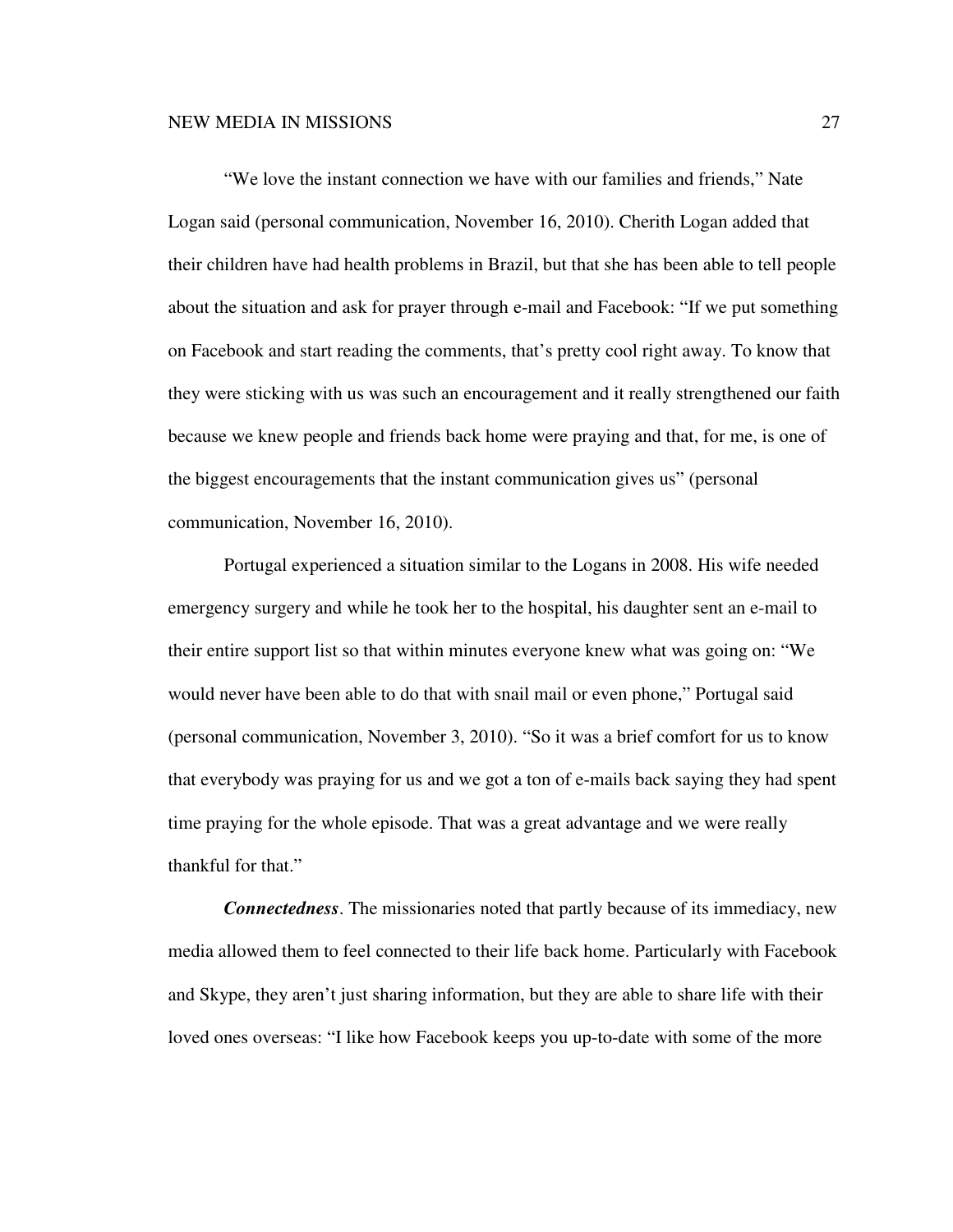everyday things that people probably wouldn't tell you," Friesen said (personal communication, November 15, 2010).

Instead of only having the time or space to discuss major issues, they are able to talk about their daily activities in a way that they couldn't before these new media. Thigpen said this about Facebook:

It's more than just giving information and getting information back. You can really see their lives and you can see a more holistic side of them — their pictures, other people's comments [and] their quick comments back. It's more like an everyday reality of who that person is and what they're doing. I think that's a valuable part of it that you can't get from e-mail or anything else because you can see their interactions with everybody else too. It's more like a grouporiented interaction and communication (personal communication, November 18, 2010).

*Cost efficiency*. For missionaries with a small budget, the low price is a strong benefit of new media. Internet phones, though not free, are relatively cheap for international calling: "We can pick up the phone and call anybody in the states without thinking, 'I'm going to run up a bill.' That's the way it used to be in the 90s," Portugal said (personal communication, November 3, 2010). The other new media — e-mail, Facebook, Skype, Twitter, blogs and YouTube — are completely free after the cost of Internet access. This low cost allows missionaries to communicate as much as they want, even on a low budget, in a way that they never could before.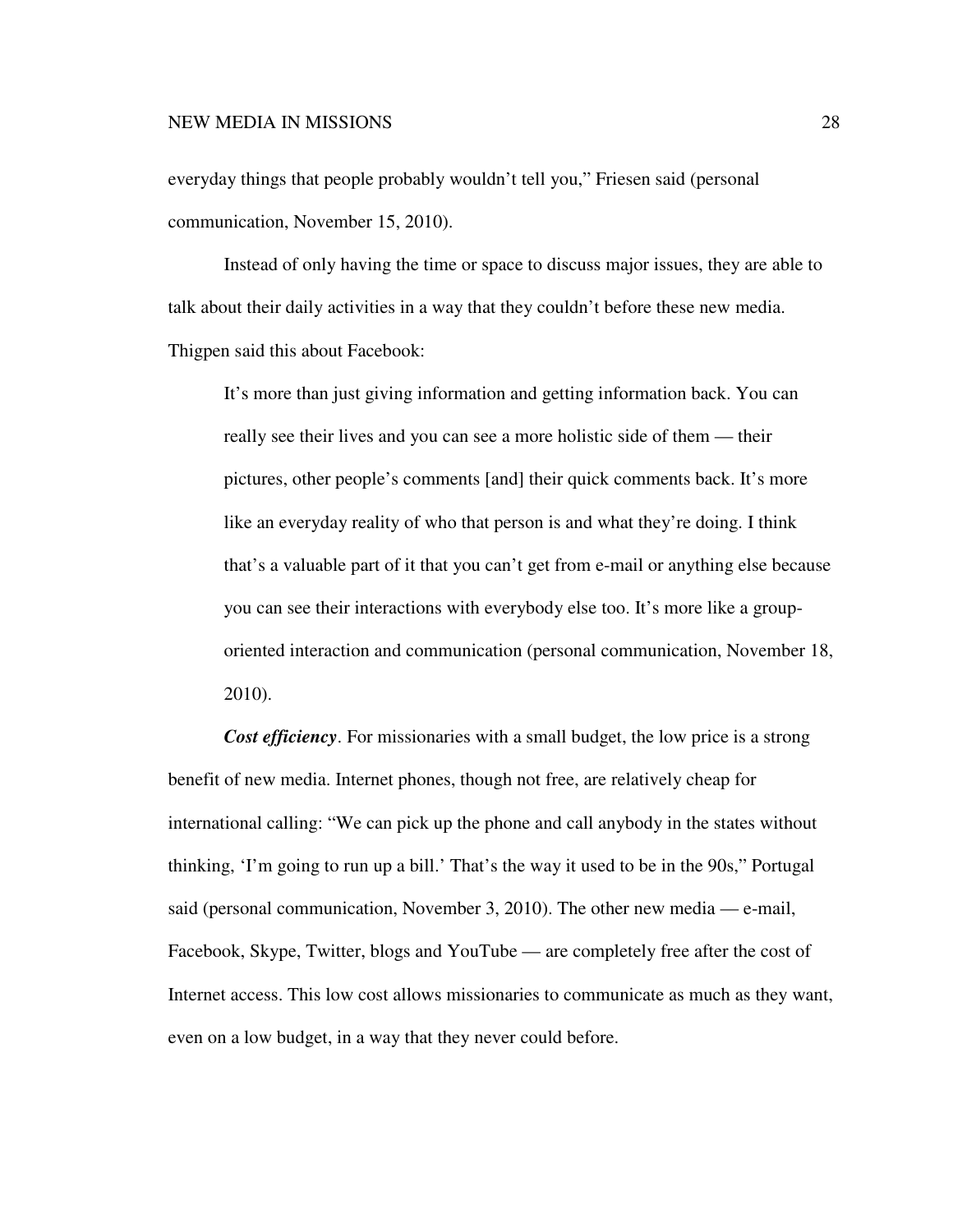*Uncontrolled information*. One of the negative aspects has to do with the interactivity of new media. Missionaries are no longer communicating only their message — they now have to consider what people might respond in a public forum like Facebook. "People can communicate things you don't want them to communicate," Barnes said (personal communication, November 10, 2010). Thigpen also said, "You have people on there saying things you don't want." Both of these missionaries have had someone post information on their Facebook page, including text and pictures, that they didn't want all of their friends to see. Yet with new media, missionaries can do little about it — they have less control over the information.

*Linguistic and cultural challenges*. Despite its prevalence over the entire world, new media has not overcome the language barrier missionaries encounter with the national people. Hawkins communicates with the South Koreans he ministers to via email, but he often finds there is miscommunication through the written word. "It is important to ask for verification when sending to a Korean e-mail, or communication you think you have made is not made and miscommunication is accentuated by a language and cultural barrier," Hawkins said (personal communication, November 8, 2010).

Portugal agreed that the language barrier is still a problem and communication often gets misinterpreted with nationals: "A little message that you try to send — you say something and all of a sudden it gets changed and the person misunderstands and then the ball just keeps rolling and it's just no good," Portugal said (personal communication, November 3, 2010). As often as possible, he communicates with nationals face-to-face to avoid this problem.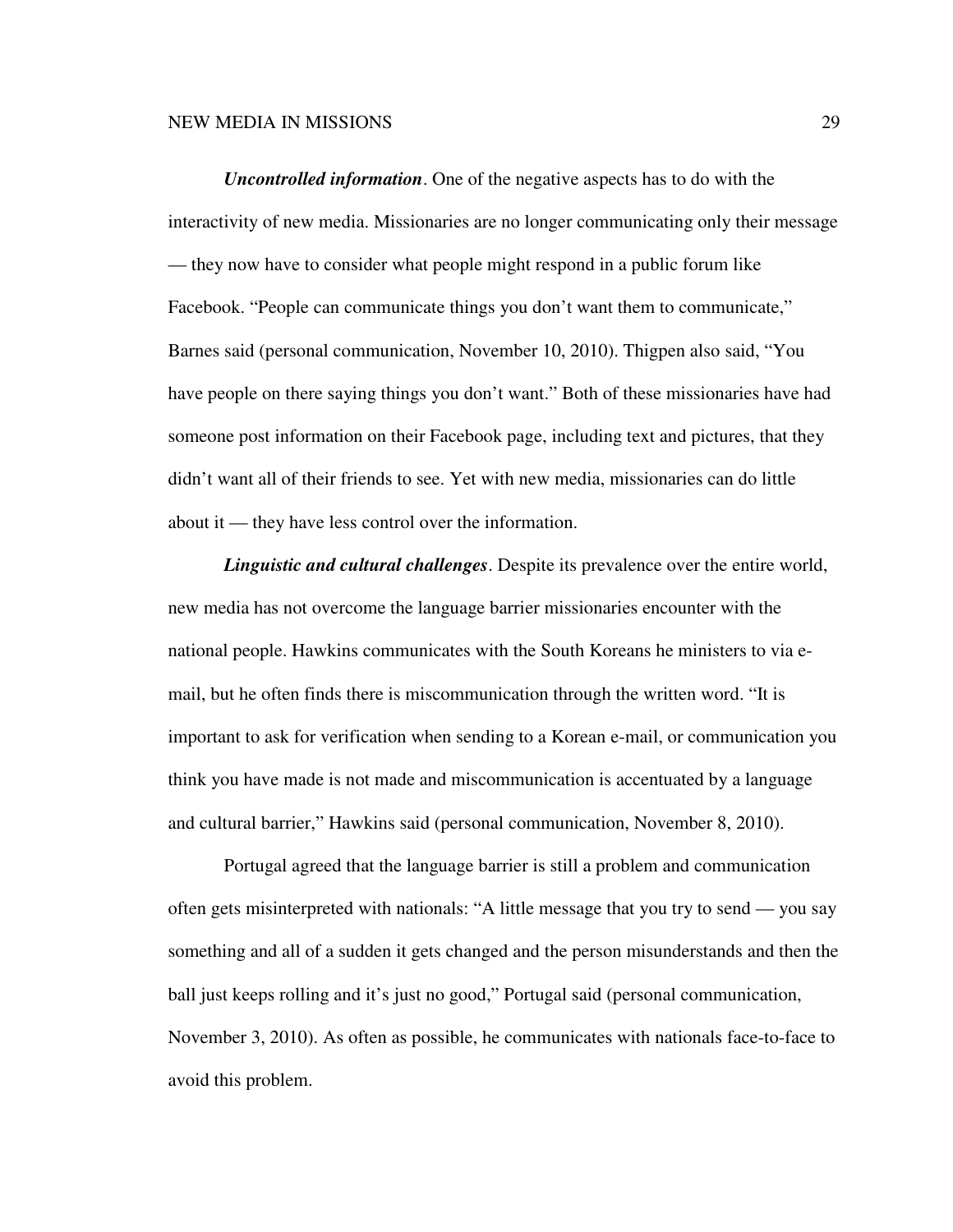*Over-connectedness*. Some missionaries noted that the new media allow them to be so connected with their life in the U.S. it can become a distraction from their ministry. "It's really easy to focus on what everybody is doing at home and you're not there," McLain said (personal communication, November 13, 2010). In the same way, Farran saw the immediacy of new media as both a blessing and a curse: "We are constantly juggling between meeting the communication needs of our family and supporters and protecting work/family time," Farran said (personal communication, November 23, 2010). Russell found that, although new media appears to save time, the opposite is true in his life: "I spend more time now communicating with folks, which is good, but that does leave less time for the ministry here" (personal communication, November 22, 2010).

According to Nate and Cherith Logan, there is a temptation to spend all their time talking to friends back home instead of making new friends in their new country. Because they know so much of what is going on at home through new media, they think about their life in the U.S. a lot more: "You get homesick a lot easier because it's harder to separate yourself from your family and things back in the states," Nate said (personal communication, November 16, 2010). Cherith added, "You could become so much a part of the world you just left that there would be no cutoff and a restarting of friendships."

*Virtualization of interactions*. Even though missionaries can now communicate instantly and even face-to-face though video, they miss the personal touch that came with hand-written letters and packages from home. "With the new technology age, you don't get that stuff anymore and you miss that," Thigpen said, who receives far fewer packages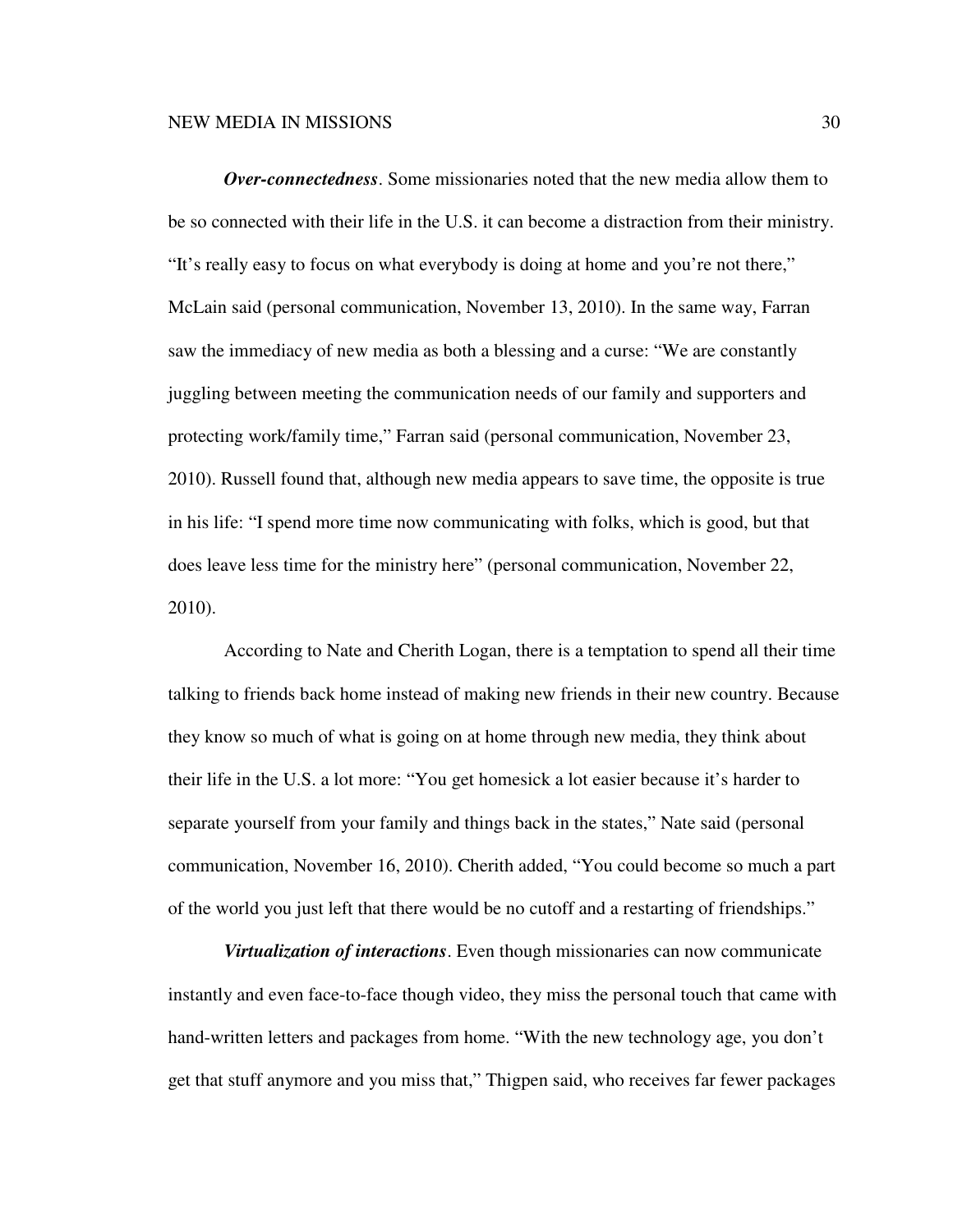from home than she did before the widespread use of Skype and Facebook (personal communication, November 18, 2010). "It's special because it's more personal. People put more time into it and you miss that. Technology is nice because it's immediate, but you do miss the other stuff too."

Although all the missionaries agreed that the new media provide things that traditional media does not, several said that aspects of traditional media have been lost in the technology revolution: "No electronic form of written information will have the same impact as something you can hold," Hawkins said (personal communication, November 8, 2010). Even when they do receive personalized communication, it doesn't carry the same weight it once did. Russell said, "We rarely receive any letter at all and when we do, we already know the news because we read it on Facebook" (personal communication, November 22, 2010).

*Expectation of immediacy*. Precisely because new media are capable of instant and unlimited communication, missionaries found that people expected them to use them in that way. "People do expect more communication," Russell said (personal communication, November 22, 2010). Farran added, "People don't understand just how many e-mails you can get in one day and a lot of times they expect a very quick response" (personal communication, November 23, 2010). According to Portugal, the American culture demands immediacy. When people don't get an e-mail response within 24 hours, they are already questioning what went wrong and why the person is not responding. However, with Portugal's ministry, sometimes his answers need to be more thought-out. He said, "For some weighty e-mails, things that need to take time to think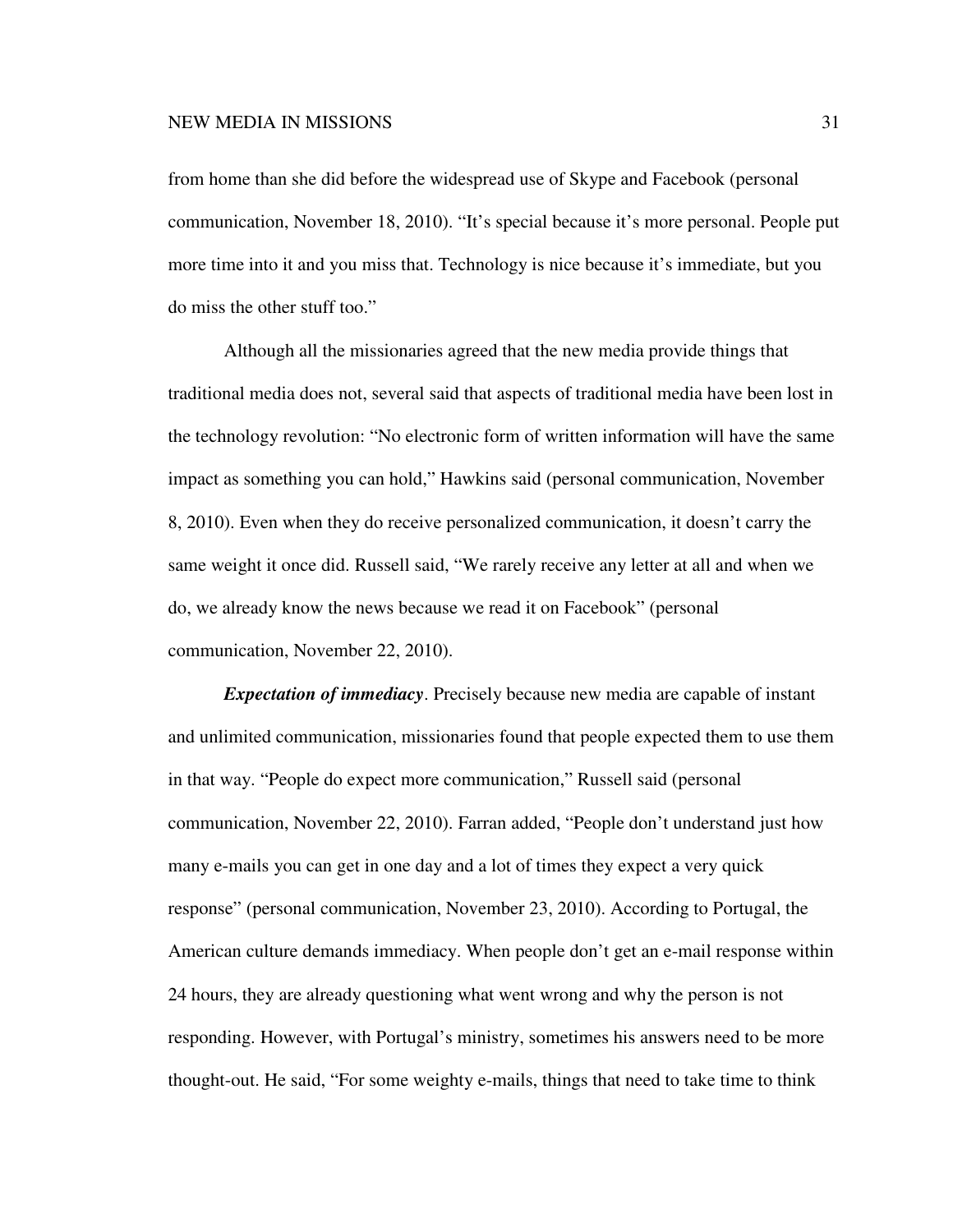about, for me it's just like, 'I wish I wouldn't have e-mail. I wish we would have snail mail that I can just wait here and think about this and I don't have to write back immediately'" (personal communication, November 3, 2010).

Trott also commented that most people's expectations are based on the availability of the internet in America, but many missionaries live in places where availability is far more limited: "People expect a missionary to be able to do all of this that they should have the time to do it," Trott said (personal communication, December 20, 2010). "Expectations can be somewhat unrealistic with the technology capabilities forgetting how far advanced America is compared with most of the world."

*Need for censorship*. The nature of missions work necessitates that they cannot share everything with everyone — sometimes for their own security and sometimes out of respect of the national people. New media are the way missionaries communicate with people at home, but they are also a means of communication for relationships with nationals. Because of this broad audience, missionaries must carefully monitor what they communicate through new media, particularly on public sites like Facebook. Nearly all of the missionaries interviewed brought up the need to censor what they communicate.

Friesen has become increasingly aware of her communication the longer she has been overseas and the more national friends she has on Facebook: "Now that I have Ukrainian friends, I have to think twice — I don't want to say something that will offend them," Friesen said (personal communication, November 15, 2010).

McLain started her missionary career in South Africa, using Facebook as a tool of communication to both overseas and national friends. However, a traumatic home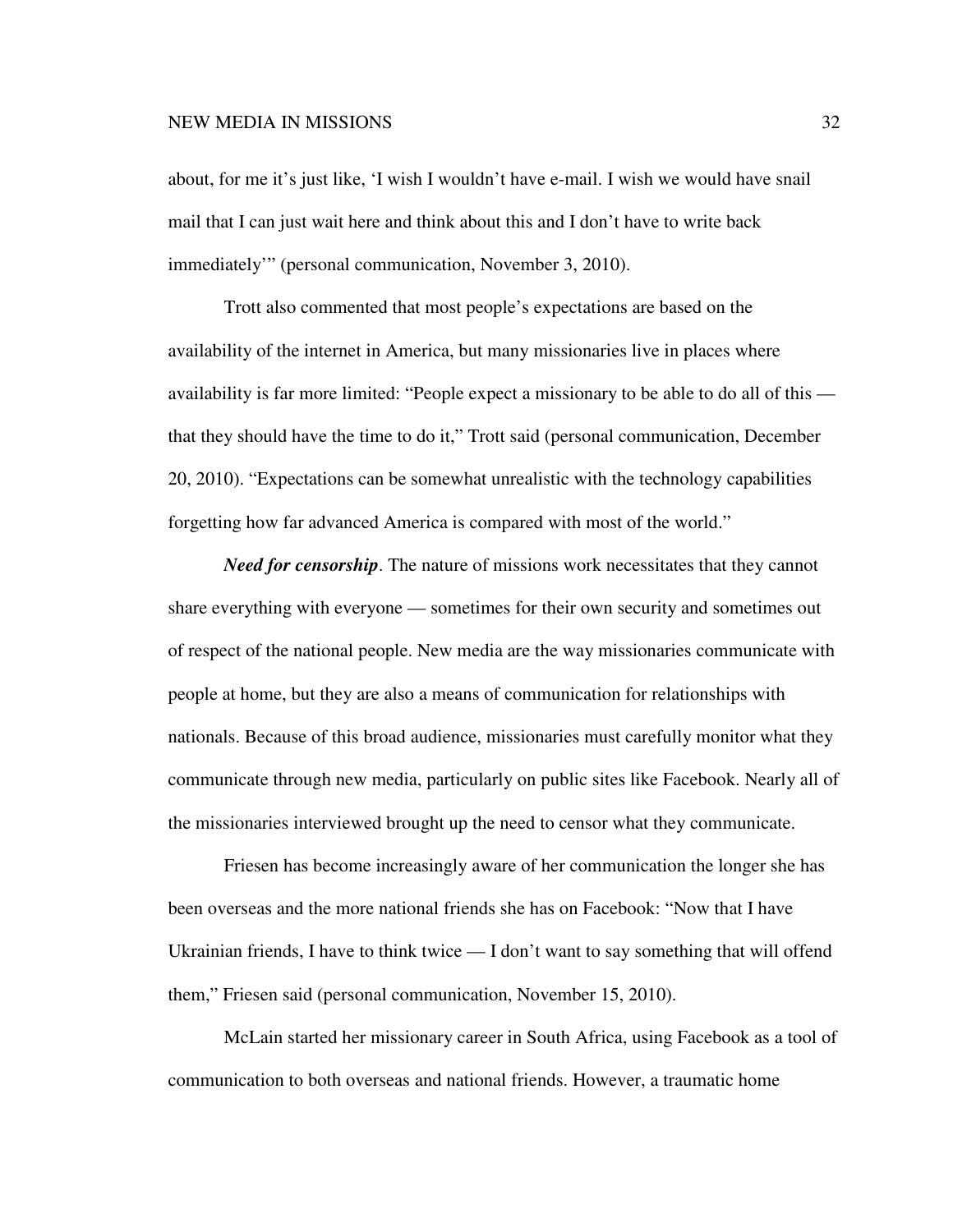invasion changed her philosophy of how she would use this social medium in the future: "After what happened to me in South Africa, Facebook became my worst enemy," McLain said (personal communication, November 13, 2010). She no longer uses it for ministry-related information, but instead keeps it strictly to personally communication with friends in the U.S.: "I kept it more personal ... [and] I control much more of what I let everybody see."

Portugal does not communicate via Facebook, but his daughter does. However, she keeps the ministry-related communication to private messages instead of posting on her public wall in order to censor who sees what information. When Portugal does send e-mail updates, he is very cautious about how much information he includes: "I try to not to be very specific about happenings with people in a personal way," Portugal said (personal communication, November 3, 2010). When he does tell a personal story, he seeks to get that person's approval before including it.

According to Portugal, the need for censorship is also the reason he does not use YouTube to post videos about his ministry. Portugal said, "I struggle with the idea of putting our ministry on YouTube where everybody can watch it and have our neighbors see that" (personal communication, November 3, 2010).

Barnes experienced exactly what Portugal fears when he lived in Hungary. Barnes put a picture in a newsletter of a couple that was close to accepting Christ, but one day the woman was at his house, saw her picture on the refrigerator and asked why. Although nothing negative came out of it that time, the situation could have ended the couple's relationship with Barnes: "It's an experience that's made me a lot more cautious," Barnes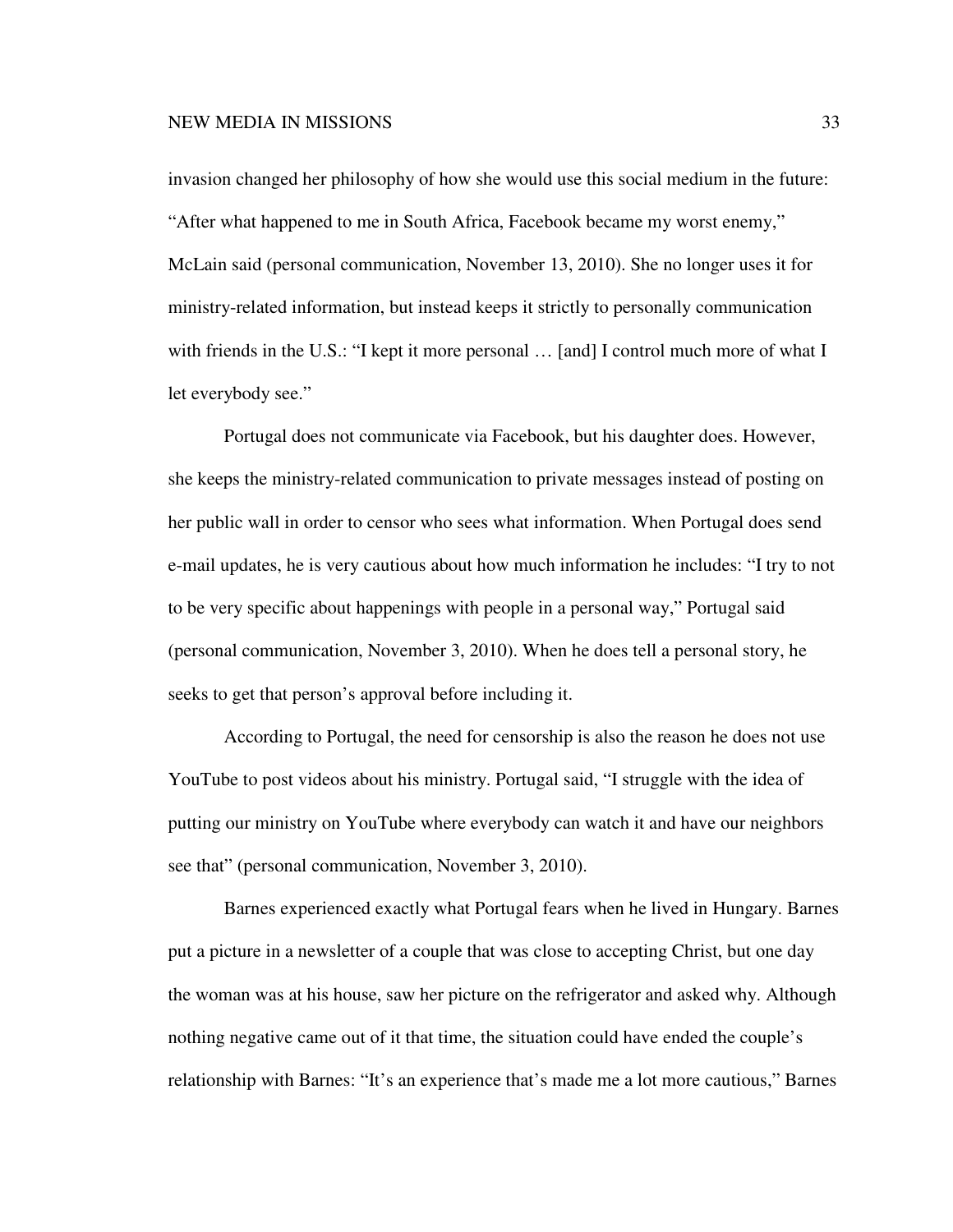said (personal communication, November 10, 2010). Supporters sometimes put Barnes' prayer letter on their website or Facebook page, so now he has even more need to censor what he communicates: "When that information relates to a specific person, you have to be really careful in how you communicate that" (personal communication, November 10, 2010).

Thigpen said she tries not to include very specific ministry information either because of her Facebook friends that are nationals. If she posted about everything she was doing to reach their country, they might feel threatened and she might lose her relationship with them. Thigpen said, "I want to update in general … but I can't. I can't have everybody see everything I'm doing" (personal communication, November 18, 2010).

## **Conclusion**

The technology revolution and the emergency of new media have changed the way people communicate with each other. Throughout the history of modern missions, missionaries have used the media technologies of their time for missional communication purposes. As noted, missionaries printed publications and broadcasted programs to communicate with their target audiences, whether those whom they would evangelize or those at home who supported them. As happened in the aftermath of previous media technological revolutions, missionaries have assimilated new media into their communicational purposes.

The new media present them with a variety of advantages — such as the capacity for a broad, intentional audience, immediacy and connectedness — as well as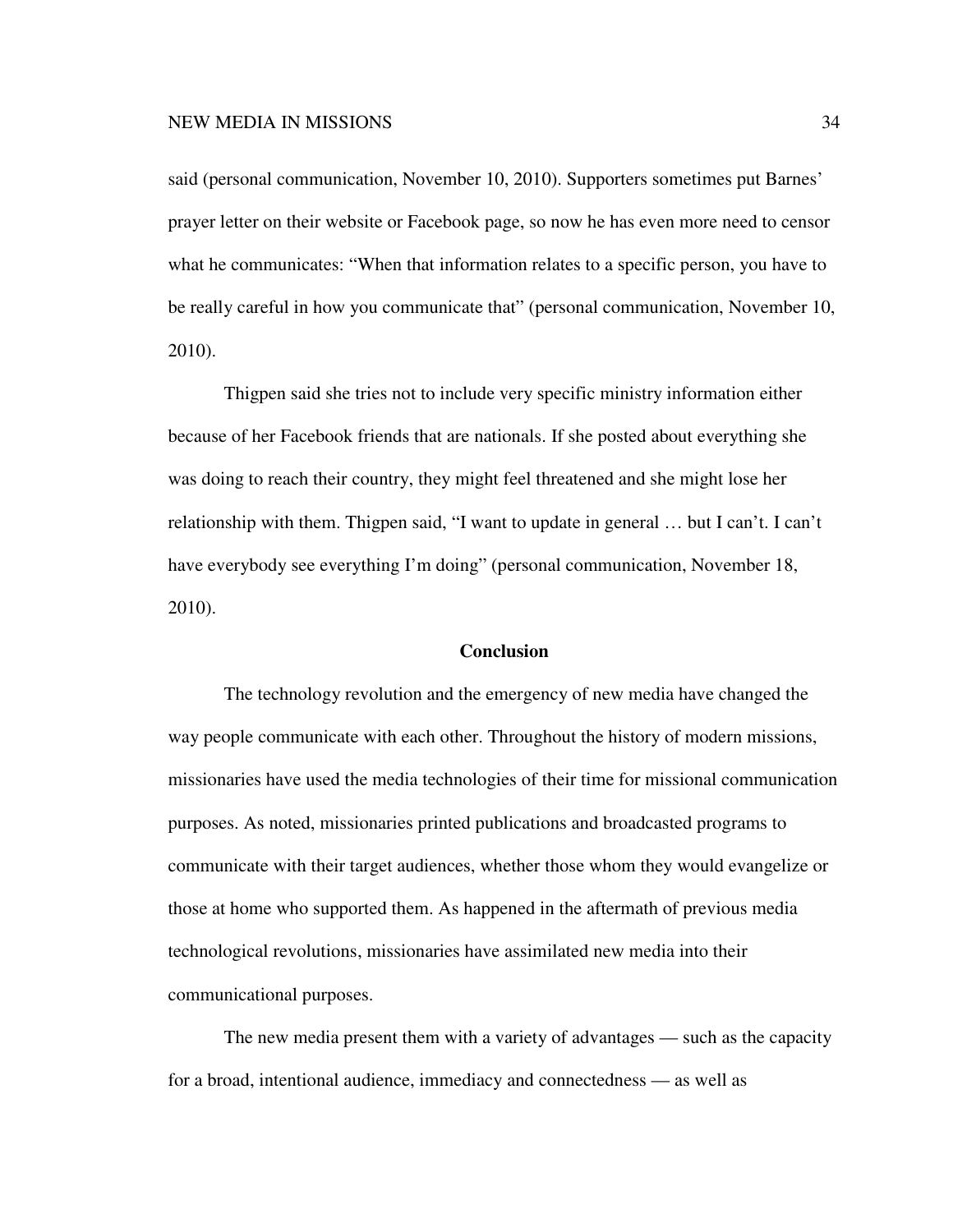disadvantages — such as the tendency toward uncontrolled information, the expectation of immediacy and over-connectedness. True, missionaries must be conscious of the dangers associated with these new media. Without taking the proper censorship precautions, the use of social media could threaten the ministry and even the life of the missionaries. But even with the potential danger, the new media's immediacy and interactivity allow missionaries to communicate anything they want to people overseas and receive immediately feedback, making communication easier and more efficient than every before. Hawkins said this about how communication has changed on the mission field:

Missionary friends have often commented on the difficulties of communication only fifteen years ago. There was no Internet available, phone calls were much too expensive to use often and letters took nearly a month to receive. Therefore the strain of separation and isolation was much worse and harder to relieve. Ministry was hampered because of a shortage of supplies [and] problems that required communication to resolve lingered and worsened because of the slower communication links. (personal communication, November 8, 2010)

Now missionaries can communicate unlimited information with anyone in the world immediately — with all the benefits and hindrances that ability entails.

 Because personal communication has completely changed in the last 50 years, no one can say for sure what communication will look like 50 years from now. Perhaps a new technology will be invented tomorrow that will again revolutionize society. Certainly the field of missions would be unsuccessful without a personal relationship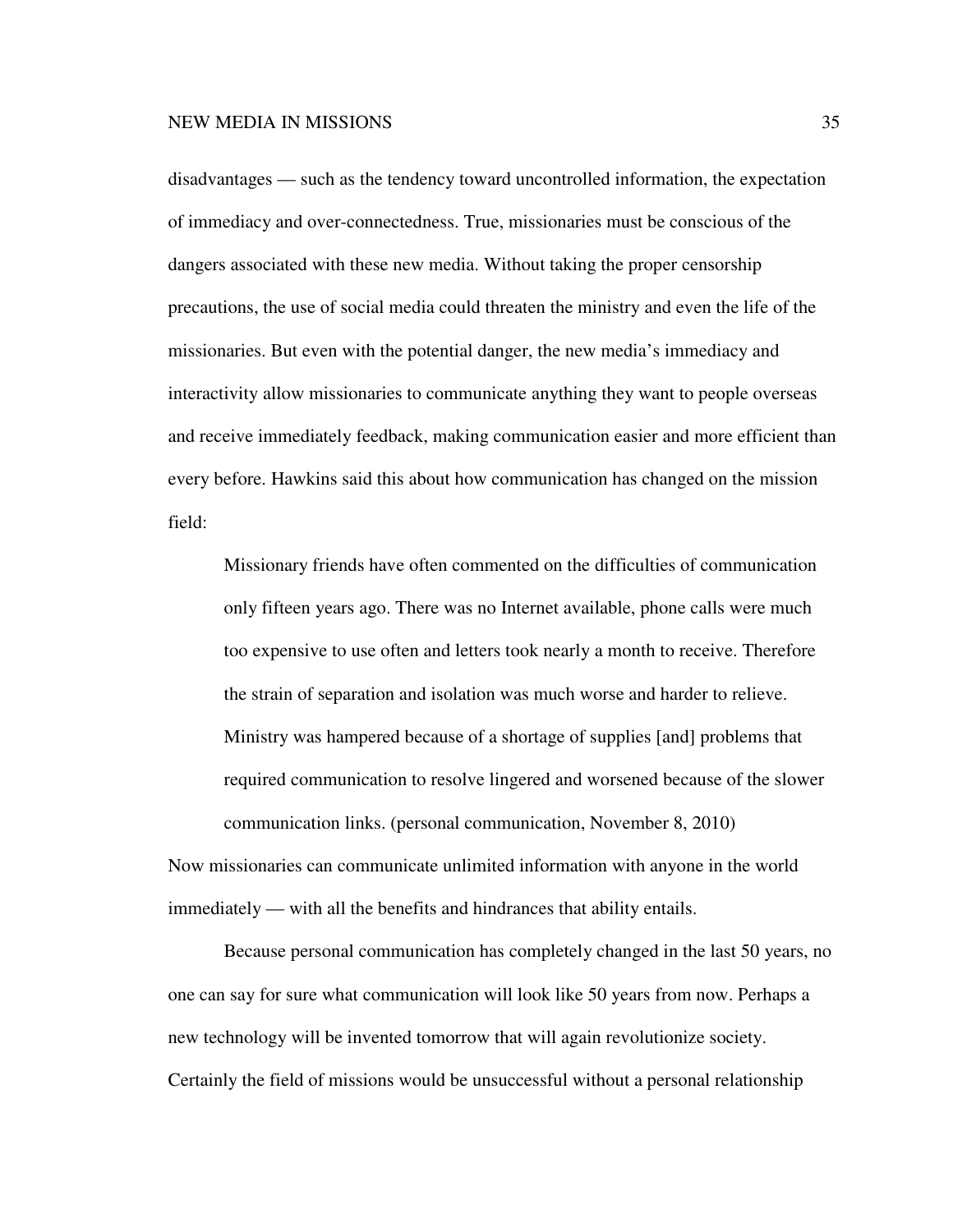aspect, so missionaries will probably never forsake face-to-face communication completely. But more than likely missionaries will begin to utilize the new media discussed here not only for personal communication with family and friends, but also for spreading the gospel among their local acquaintances. Ultimately, no one can say what the future of media in missions will hold, so missionaries must simply wait and see, continuing to use whatever means is relevant to reach the world.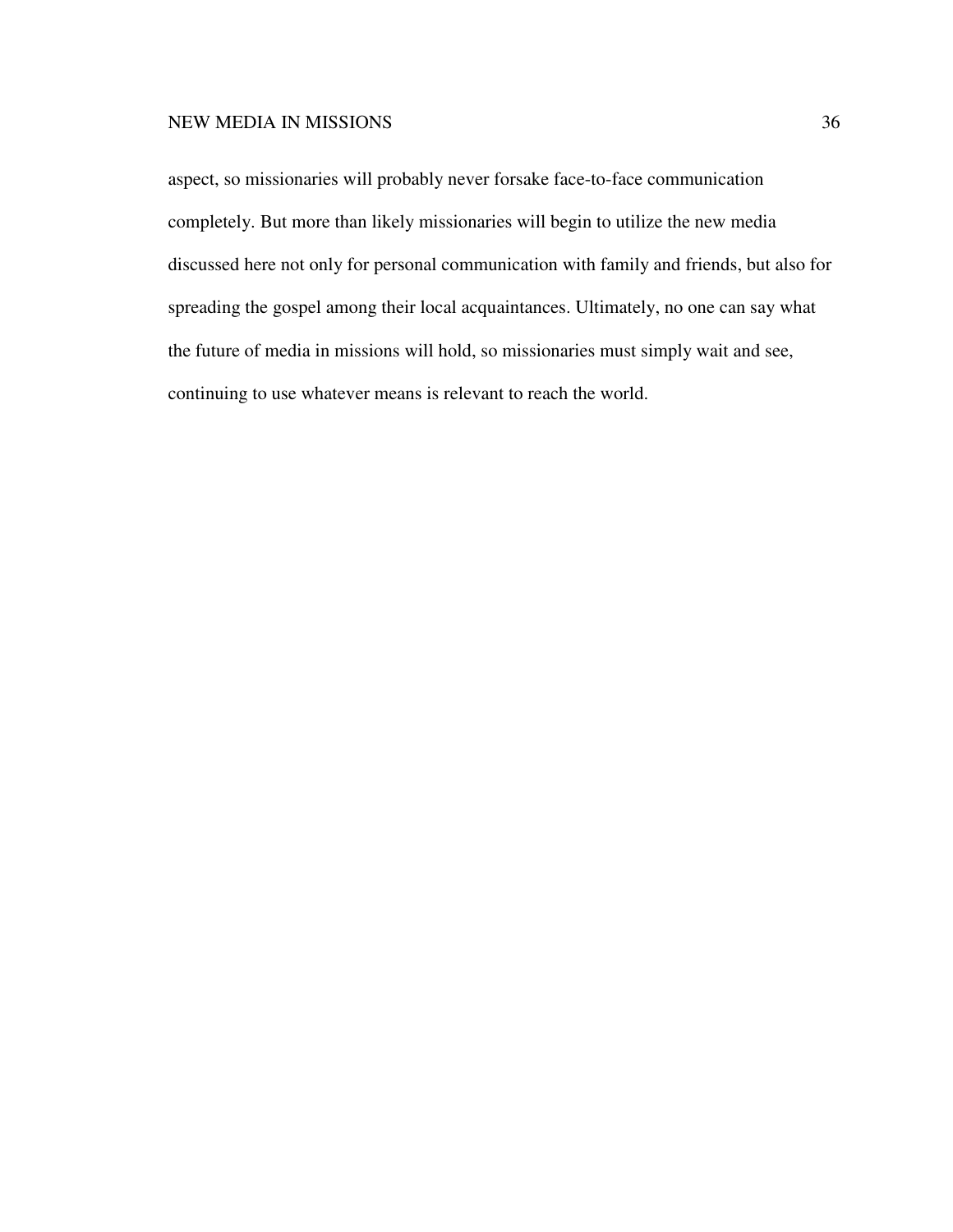#### References

- Alban, Jr., D., Woods, Jr., R. H., & Williamson, M. D. (2005). The writings of William Carey: Journalism as mission in a modern age. *Journal of the International Association for Mission Studies, 22*(1), 85-113.
- Baptist Press. (1983, Jan. 26). WMU names former missionary new royal service editor, 2.
- Bennett, A. (1983). *Missionary journalist in China: Young J. Allen and his magazine, 1860-1883*. Athens, GA: The University of Georgia Press.
- Cox-Holmes, E. S., & Goode, E. (2006). Beyond analog to ministry in a digital world. *Clergy Journal*, *82*(3),10-13.
- The Economist. (2006). *It's the links, stupid*. Retrieved from http://www.economist.com/node/6794172?story\_id=6794172
- European Travel Commission. (2011). New Media Trend Watch. Retrieved from http://www.newmediatrendwatch.com/
- HCJB Global. (n.d.) *History: The founders*. Retrieved from http://www.hcjb.org/History/founders.html
- Hull, L. (n.d.) *Lottie Moon, missionary to China*. Retrieved from http://www.historyswomen.com/womenoffaith/lottiemoon.html
- Ingle, H. T. (1986). New media, old media: The technologies of international development. *International Review of Education*, *32*(3), 251-267.
- Internet World Stats. (2010, Dec. 12). *Internet usage statistics*. Retrieved from http://www.internetworldstats.com/stats.htm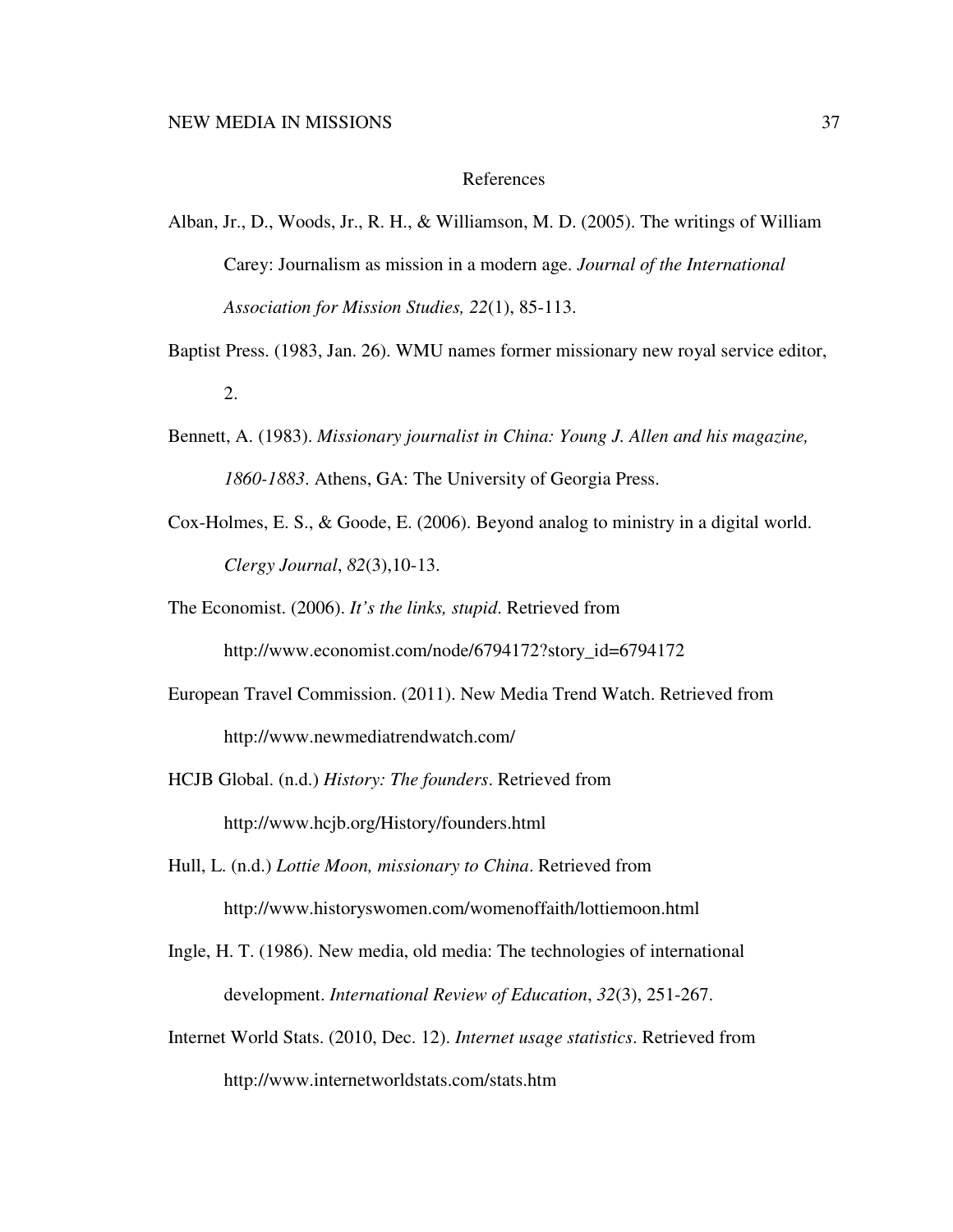- Jensen, S. C. (2007). History matters. *Critical Studies in Media Communication, 24*(5), 463-465.
- Levy, S. (2007). Twitter: Is brevity the next big thing? *Newsweek*. Retrieved from http://www.newsweek.com/2007/04/29/twitter-is-brevity-the-next-big-thing.html
- Lorimer, R., & Scannell, P. (1994). *Mass communications: A comparative introduction*. Manchester, England: Manchester University Press.
- Love, M. (1970, Oct. 21). Bible way school begins in Guyana. *Baptist Press*, 2.
- Moon, L. (1873-1912). *Lottie's letters*. Retrieved from http://www.imb.org/main/give/page.asp?StoryID=5528&LanguageID=1709
- Napoli, P. M. (2010, May 1). Revisiting 'mass communication' and the 'work' of the audience in the new media environment. *Media, Culture and Society, 32*(3), 505- 516.
- Neely, L. (1980). *Coming up to this mountain*. Wheaton: IL, Tyndale House Publishers.
- Park, D. W. (2007). *Living up to Media and the American mind*. *Critical Studies in Media Communication, 24*(5), 466-468.
- Roach, T. J. (2009, July 1). Social media: A brave new world. *Rock Products*. Retrieved from http://rockproducts.com/index.php/key-issues/communityrelations/8252.html
- Schorr, A., Campbell, W., & Schenk, M. (Eds.). (2003). *Communication research and media science in Europe*. Berlin, Germany: Walter de Gruyter.
- Skype. (n.d.). *About Skype*. Retrieved from http://about.skype.com/

Technorati. (2010, Nov. 7). *Welcome to Technorati*. Retrieved from